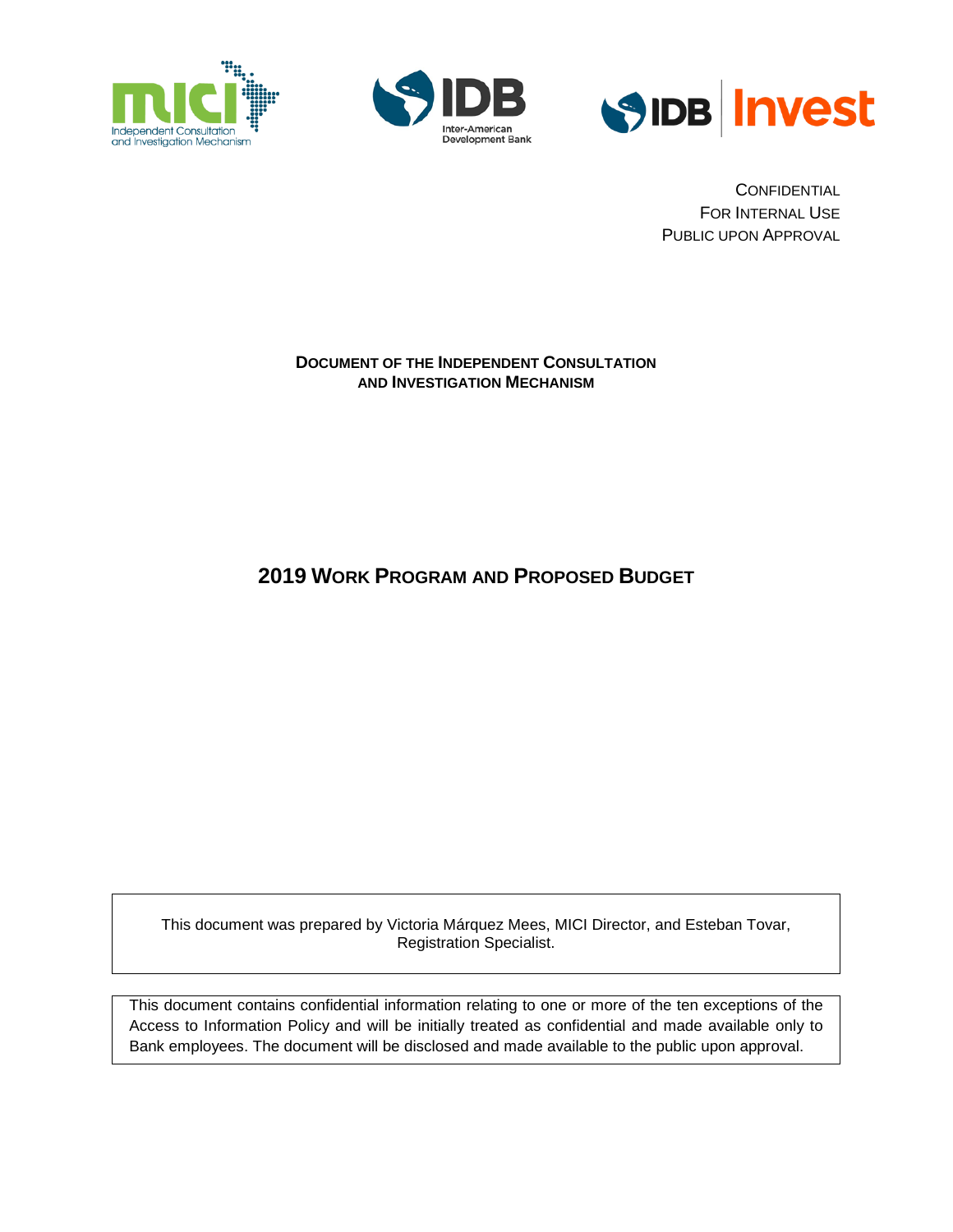# Independent Consultation and Investigation Mechanism

# 2019 Work Program and Proposed Budget

#### Contents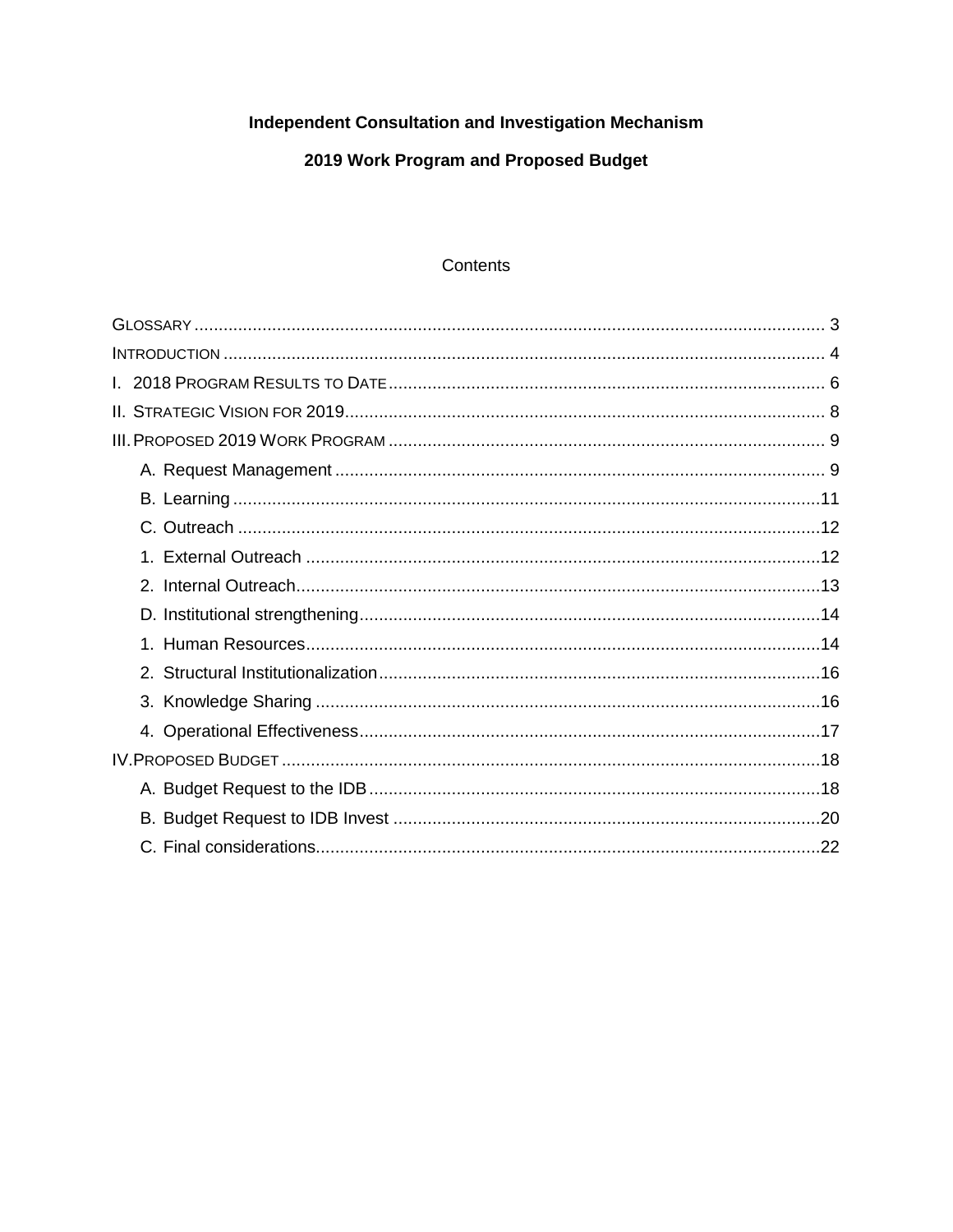#### **ANNEXES**

- I Requests received from January 1<sup>st</sup> to October 15<sup>th</sup>, 2018
- II 2019 Proposed Budget by Expenditure Category and Comparison to 2018 Approved Budget (confidential)

#### **ELECTRONIC LINKS**

- 1. 2018 Work Program and Proposed Budget for the Institutions of the IDB Group (confidential)
- 2. Criteria for Accessing the Contingency Fund (confidential)
- 3. Activity and Financial Quarterly Report First Quarter 2018 (confidential)
- 4. Activity and Financial Quarterly Report Second Quarter 2018 (confidential)
- 5. [MICI-IDB Public Registry](https://www.iadb.org/en/mici/idb-public-registry-chronological)
- 6. [MICI-IDB Invest Public Registry](https://www.iadb.org/en/mici/idb-invest-public-registry-chronological)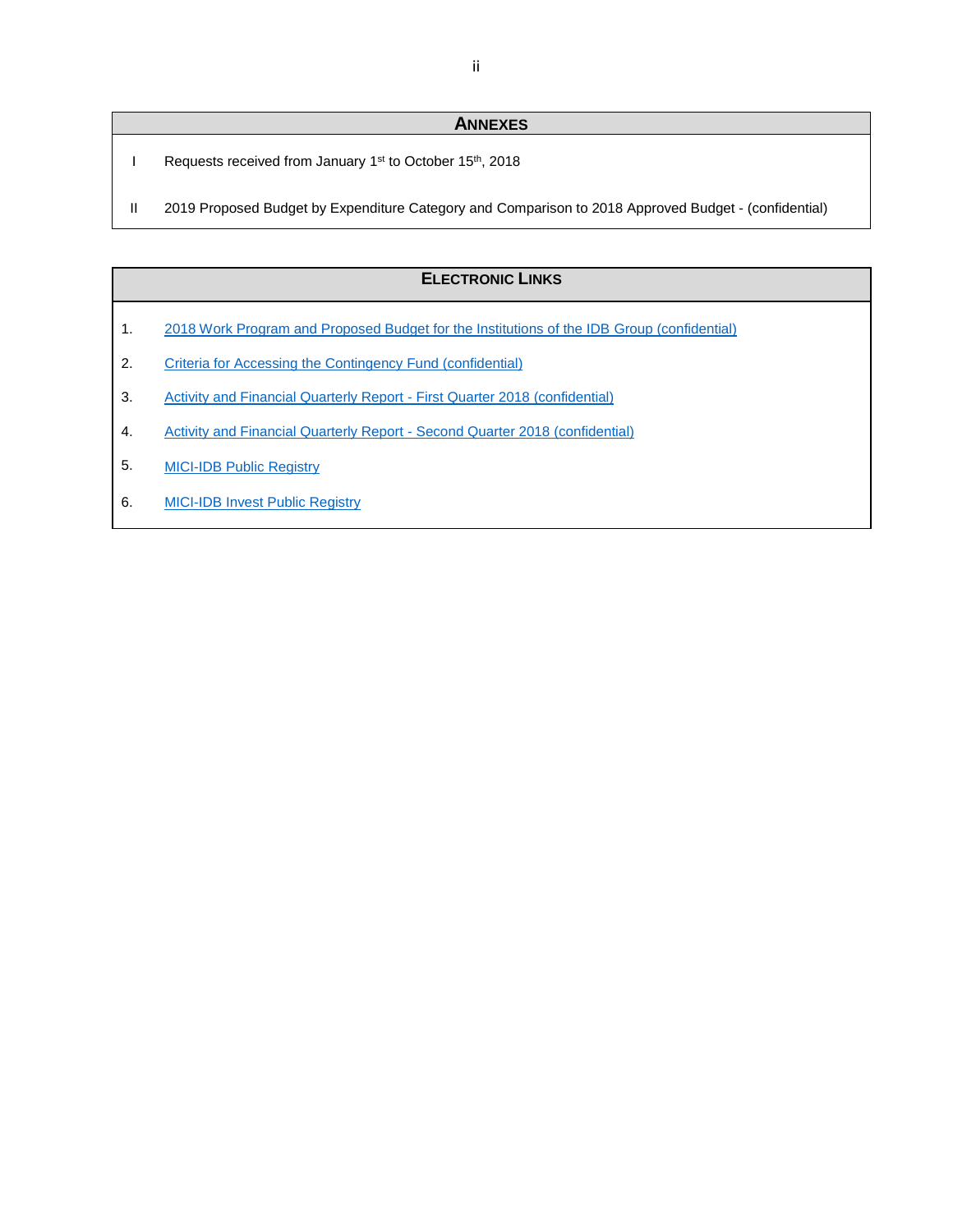# **GLOSSARY**

<span id="page-3-0"></span>

| <b>CLC</b>             | <b>Complementary Labor Costs</b>                                                                                                                                                                                                                                                                                          |
|------------------------|---------------------------------------------------------------------------------------------------------------------------------------------------------------------------------------------------------------------------------------------------------------------------------------------------------------------------|
| <b>COF</b>             | <b>Country Office</b>                                                                                                                                                                                                                                                                                                     |
| <b>Committee</b>       | Committee of the Executive Board of Directors of the IIC                                                                                                                                                                                                                                                                  |
| <b>CSOs</b>            | <b>Civil Society Organizations</b>                                                                                                                                                                                                                                                                                        |
| <b>GCE</b>             | <b>External Consultative Group of MICI</b>                                                                                                                                                                                                                                                                                |
| НC                     | Head Count, term used to identify staff hired as full-time employees                                                                                                                                                                                                                                                      |
| <b>HRD</b>             | Human Resources Department                                                                                                                                                                                                                                                                                                |
| <b>IAMs</b>            | Independent Accountability Mechanisms of International Financial Institutions                                                                                                                                                                                                                                             |
| <b>IDB</b>             | Inter-American Development Bank                                                                                                                                                                                                                                                                                           |
| <b>IDB Group</b>       | Comprised by the IDB, IDB Invest, and MIF                                                                                                                                                                                                                                                                                 |
| IIC.                   | Inter-American Investment Corporation, now IDB Invest                                                                                                                                                                                                                                                                     |
| <b>MICI</b>            | Independent Consultation and Investigation Mechanism                                                                                                                                                                                                                                                                      |
| <b>MICI-IDB Policy</b> | The Policy of the Independent Consultation and Investigation Mechanism of the<br>IDB (document MI-47-6). The Policy, which was approved by the Board of<br>Executive Directors on 17 December 2014, has been in force as of that date and<br>was revised in December 2015 to ensure consistency with the MICI-IIC Policy. |
| <b>MICI-IIC Policy</b> | Policy of the Independent Consultation and Investigation Mechanism of the IIC.<br>The Policy, which was approved on 15 December 2015, has been in force as of<br>January 2016 (document CII/MI-1-1).                                                                                                                      |
| MIF                    | Multilateral Investment Fund                                                                                                                                                                                                                                                                                              |
| <b>NLC</b>             | <b>Non-Personnel Costs</b>                                                                                                                                                                                                                                                                                                |
| <b>OVE</b>             | Office of Evaluation and Oversight                                                                                                                                                                                                                                                                                        |
| <b>PEC</b>             | Policy and Evaluation Committee of the IDB's Board of Executive Directors                                                                                                                                                                                                                                                 |
| SLC                    | <b>Staff Labor Costs</b>                                                                                                                                                                                                                                                                                                  |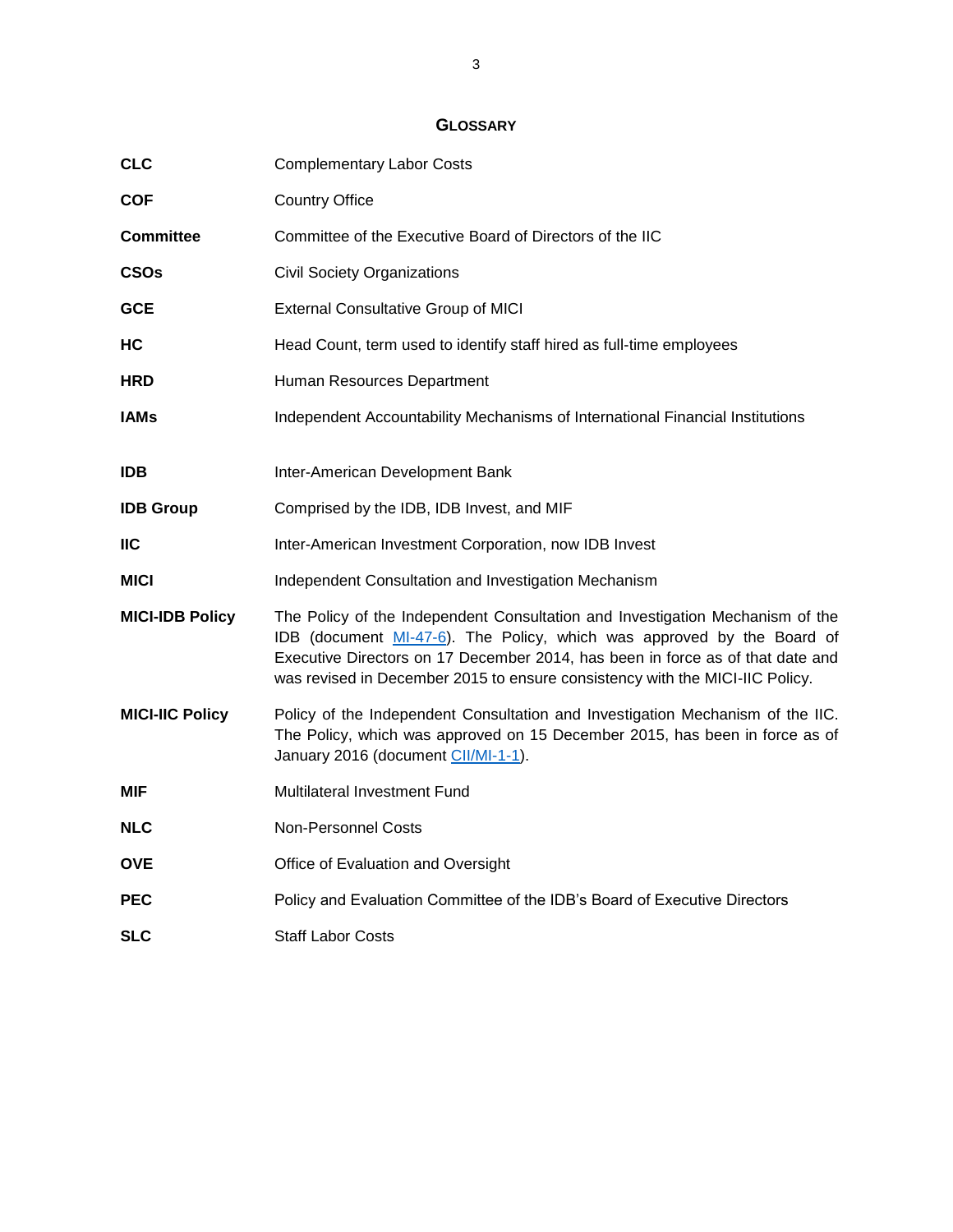#### **INTRODUCTION**

<span id="page-4-0"></span>This document presents the proposed 2019 Work Program and Budget for the IDB and IDB Invest to the consideration of the pertinent committees of both institutions. This proposal has been prepared in accordance with the MICI-IDB and MICI-IIC Policies (documents [MI-47-6](http://idbdocs.iadb.org/wsdocs/getdocument.aspx?docnum=40792853) and [CII/MI-](http://idbdocs.iadb.org/wsdocs/getdocument.aspx?docnum=40151002)[1-1,](http://idbdocs.iadb.org/wsdocs/getdocument.aspx?docnum=40151002) respectively).

The table below shows the scope of this proposal in numbers for Requests Management, Learning, External and Internal Outreach and Institutional Strengthening. It also presents the budget requirements for the implementation of the proposed program. The document offers details on the various proposed actions, as well as the rational over the proposed program structure.

The 2019 Work Program and Proposed Budget is submitted for the consideration of the IDB and IIC Boards in the following aspects:

## **Action requested of the Board of Executive Directors of the IDB**

The IDB Board of Executive Directors is asked to consider and approve the Proposed 2019 Work Program and the corresponding Budget required for its implementation. Approval is also requested for the inclusion of an additional staff position (HC).

## **Action requested of the Board of Executive Directors of the IIC**

The Board of Executive Directors of the IIC is asked to approve the Proposed 2019 Work Program and the corresponding Budget required for its implementation.

In accordance with the provisions of the MICI-IDB and MICI-IIC Policies, the Mechanism will report on the execution of the approved budget through the Activity and Financial Reports it issues on a quarterly basis.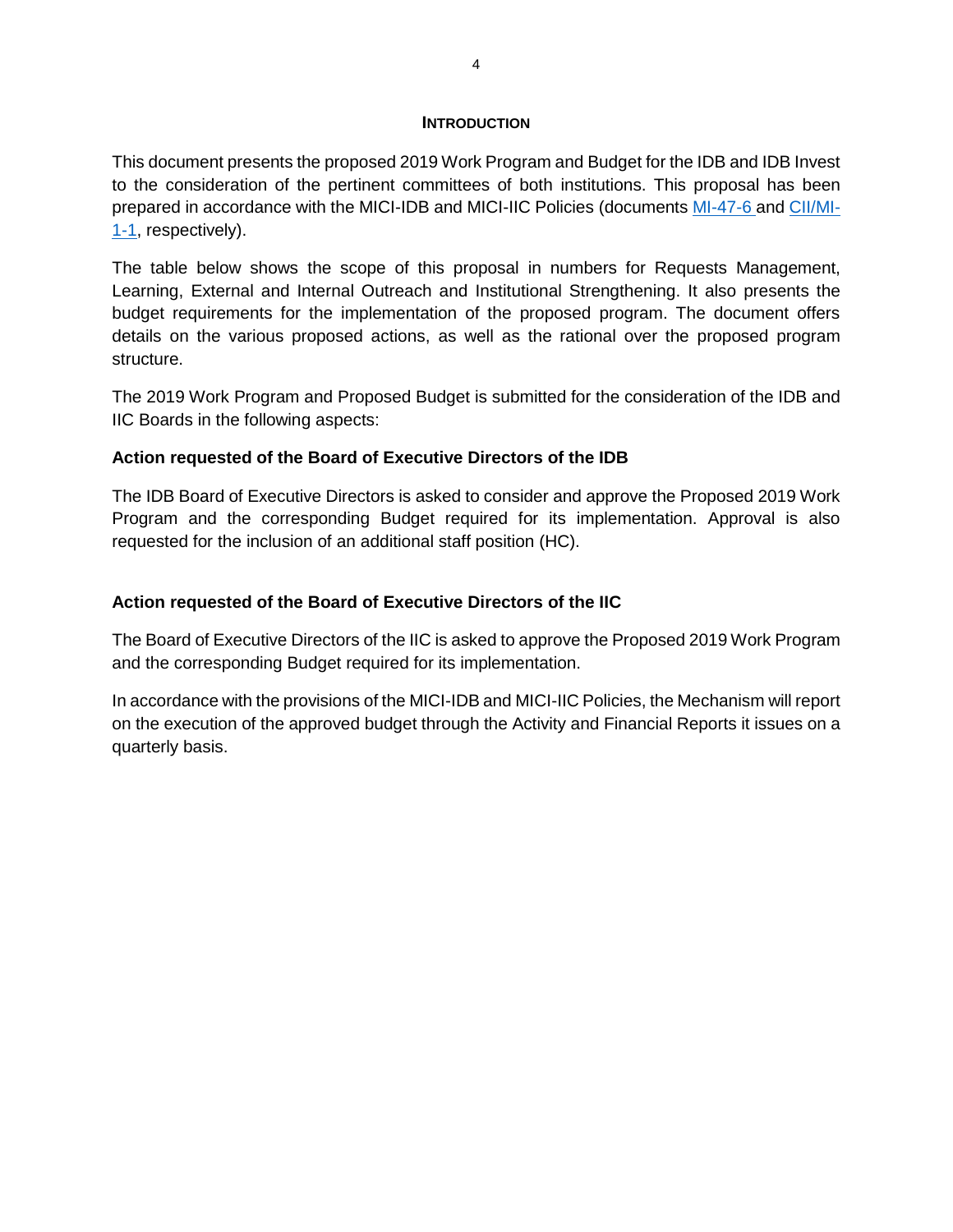# **The 2019 Work Program and Proposed Budget in Numbers**

# **Requests Management**

**25** estimated requests to be managed during 2019

- **15** new requests to be received (**12** for IDB; **3** for IDB Invest)
- **10** active requests carried over from the previous year (**8** for IDB;**1 or 2** for IDB Invest)

## **Learning**

## **2** new knowledge products

- Development of **2** new knowledge products
- Dissemination of **4** products created in 2018

# **External and Internal Outreach**

## **22** external outreach activities

- **15** face-to-face activities with civil society. Initially identified: Argentina, Barbados, Ecuador, and Panama
- **7** virtual sessions with civil society

## **12** internal outreach activities

- Participation in IDB and IDB Invest onboarding sessions
- Face-to-face sessions at COF with IDB and IDB Invest staff
- WebEx sessions

•

# **Institutional Strengthening**

- Request for approval of **1** additional HC to meet target set in 2017
- Independent Review of the Implementation of MICI-IDB and MICI-IIC Policies by OVE
- Update of the Administrative Manual

# **Proposed IDB Budget**

Total Budget: **US\$2,551,833** (nominal reduction of -3% with respect to 2018)

# **Proposed IDB Invest Budget**

Total Budget: **US\$591,303** (nominal increase of 155% with respect to 2018)

• Increase in Request Management and Contingency Fund reflecting the growing IDB Invest request management portfolio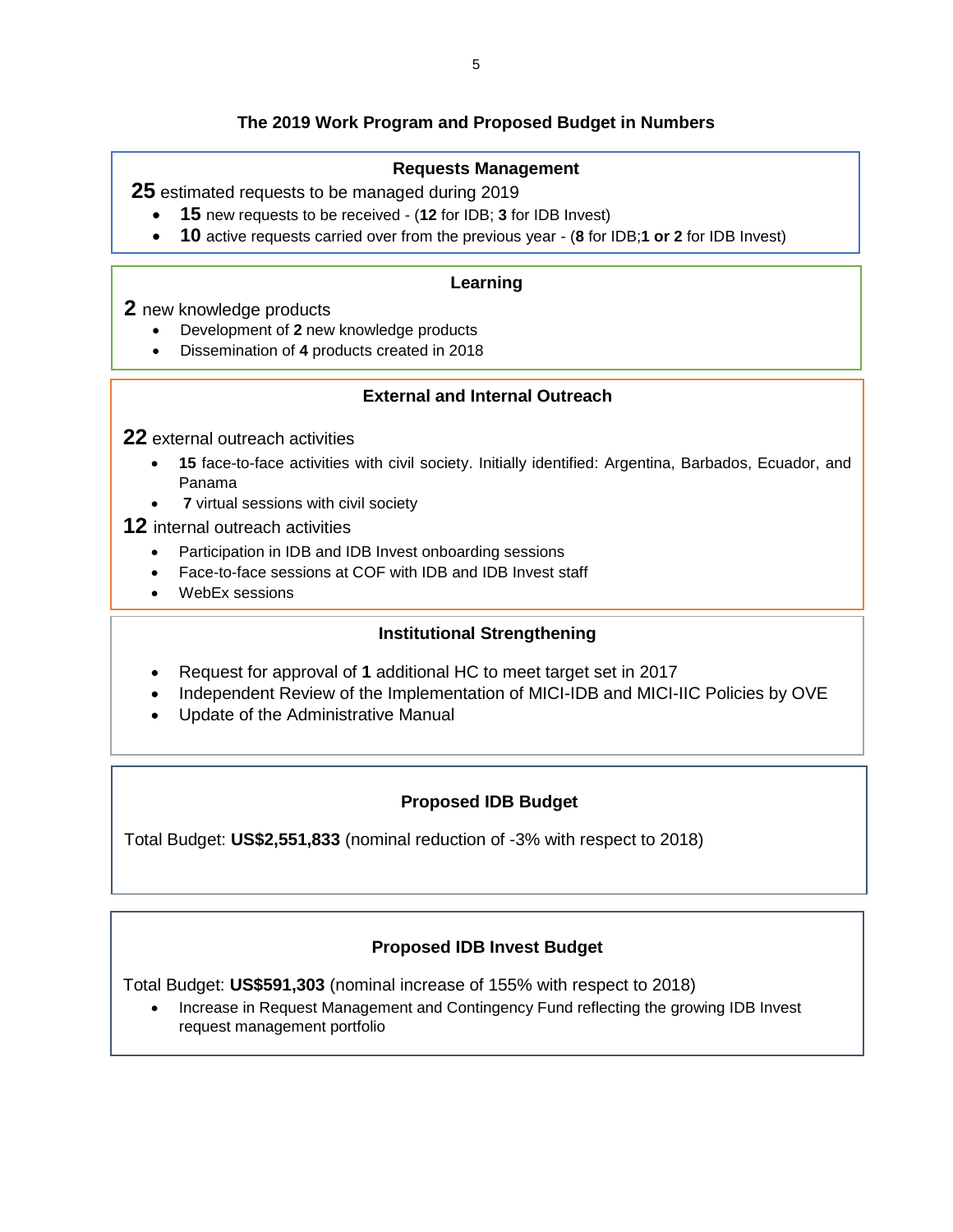#### **I. 2018 PROGRAM RESULTS TO DATE**

- <span id="page-6-0"></span>1.1 2018 has been marked by intense work on the institutionalization of MICI, which will continue in 2019. Alongside this effort, significant results have been achieved so far this year in Management, Learning, and Outreach.
- 1.2 Regarding Request Management, to date five (5) of the six (6) active cases received under the 2010 MICI Policy have been closed, one (1) of them at the Consultation Phase and the other four (4) at the Compliance Review Phase. Additionally, an agreement has been reached for a case at the Consultation Phase related to the Reventazón Hydroelectric Project [\(MICI-BID-CR-2017-0125\)](https://idblegacy.iadb.org/en/mici/complaint-detail-drupal,21185.html?ID=MICI-BID-CR-2017-0125&language=English), and a second agreement is expected to be reached in the case concerning the Caracol Industrial Park Project [\(MICI-BID-HA-2017-0114\)](https://idblegacy.iadb.org/en/mici/complaint-detail-drupal,21185.html?ID=MICI-BID-HA-2017-0114&language=English). The investigation in the Alto Maipo Project has begun [\(MICI-BID-CH-2017-0115\)](https://idblegacy.iadb.org/en/mici/complaint-detail-drupal,21185.html?ID=MICI-BID-CH-2017-0115&language=English) in close coordination with the Office of the Compliance Advisor/Ombudsman (CAO) of the International Finance Corporation (IFC), and the findings have been presented in reference to the Metrobus Project in Asunción, Paraguay [\(MICI-BID-PR-2016-0101\)](https://idblegacy.iadb.org/en/mici/complaint-detail-drupal,21185.html?ID=MICI-BID-PR-2016-0101&language=English).
- 1.3 As of October  $15<sup>th</sup>$ , nine (9) new Requests relating to IDB projects have been received (two (2) of which have been declared eligible), and it is anticipated that a total of eleven new requests will have been received by the end of 2018. It is estimated that eight active cases concerning IDB projects will be carried forward to 2019.
- 1.4 Two (2) Requests have been received for IDB Invest; one has already been declared eligible and will be one of the active cases transferred to 2019 for that institution. The second is currently under analysis to determine whether it is eligible. 2018 is the third year that MICI has provided services to IDB Invest, but it is the first year that a Request relating to this institution has been declared eligible.
- 1.5 With regards to Learning, as proposed in the 2018 Work Program, the *MICI Reflections Program* was launched this year, with the production of technical notes analyzing both quantitatively and qualitatively the portfolio of Requests received by MICI during the 2010- 2017 period. Starting on November 12, 2018, the first reflection sessions will be held for staff at Headquarters and COFs, peer mechanisms, and civil society organizations, based on these knowledge products.
- 1.6 In the area of Outreach, the year was marked by the introduction of new strategies to promote access to potentially affected people and provide clearer and more useful information about MICI within the IDB Group. As a result, between internal and external audiences, MICI has informed more than 2,500 people of the Mechanism's mandate (over 40 internal and external events in over 14 countries of the Region, both virtually and in person).
- 1.7 As for the Institutional Strengthening of the Mechanism, in 2018 the Consultation Phase Guidelines were published and, based on them, the Roster of Facilitators was established to support the Consultation Phase. A call was also put out to update the Roster of Experts for the Compliance Review Phase under revised terms of reference with a focus on the expertise needs that MICI's investigations have shown to be a priority.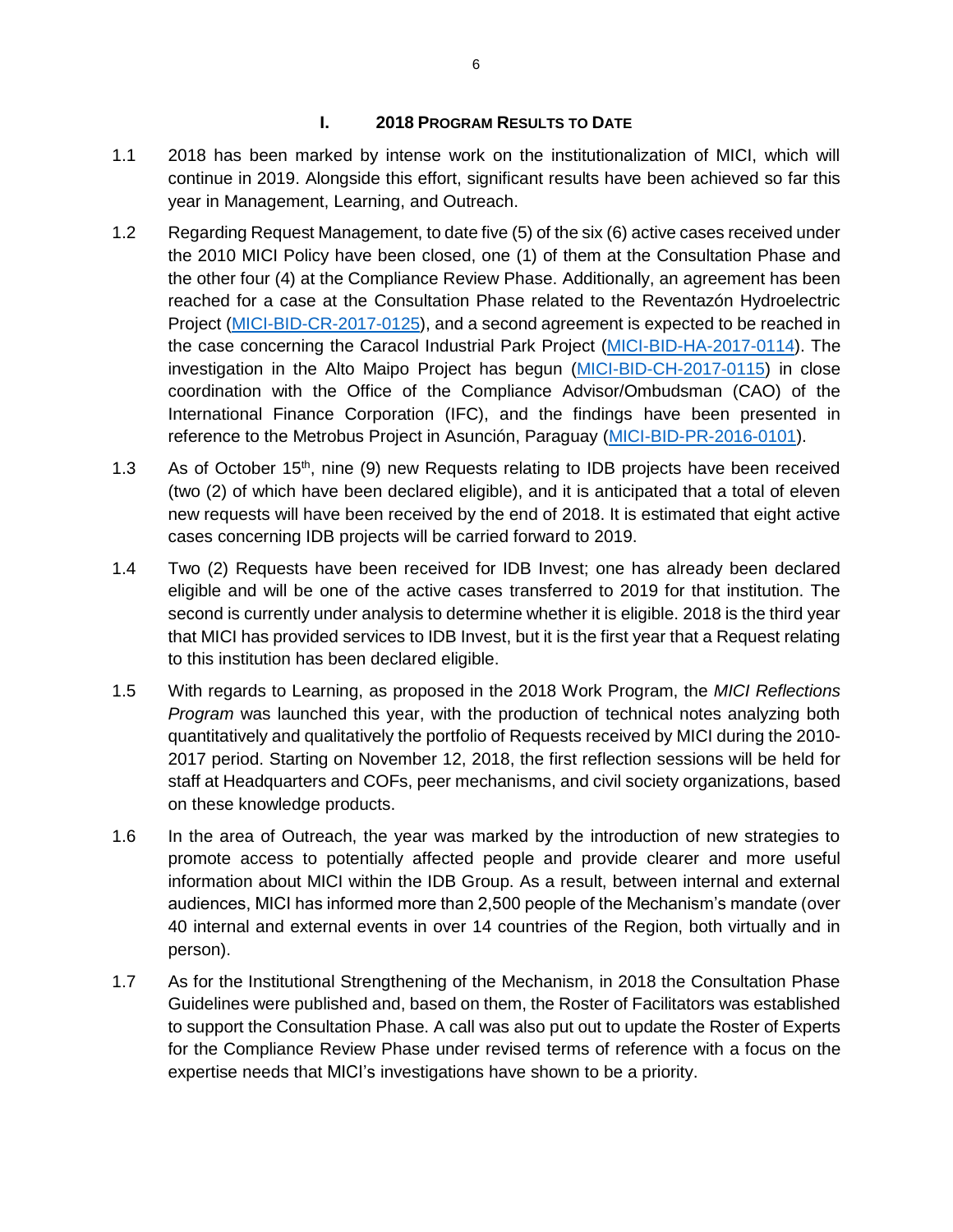- 1.8 In the area of human resources, continuing with the institutionalization and strengthening of the Mechanism in the medium term, a purely administrative position was converted into a technical-administrative hybrid, taking advantage of the opportunity presented by the retirement of the staff member who used to hold that position.
- 1.9 Finally, among the main results to date, we must underscore the positive comments made about MICI's operation within the framework of the Safeguard Evaluation carried out by OVE. The report describes the added value that the Mechanism brings to the IDB Group. It also confirms, in a broader sample, findings and recommendations already pointed out by MICI in the compliance review reports presented in the last three years, which have resulted in the implementation of action plans by Management to address the weaknesses identified.
- 1.10 MICI's operation during 2018 marks the road map to be followed in the coming year, still under the principles of consolidation, efficiency, and continuous improvement in order to fully carry out the mandate it has been given.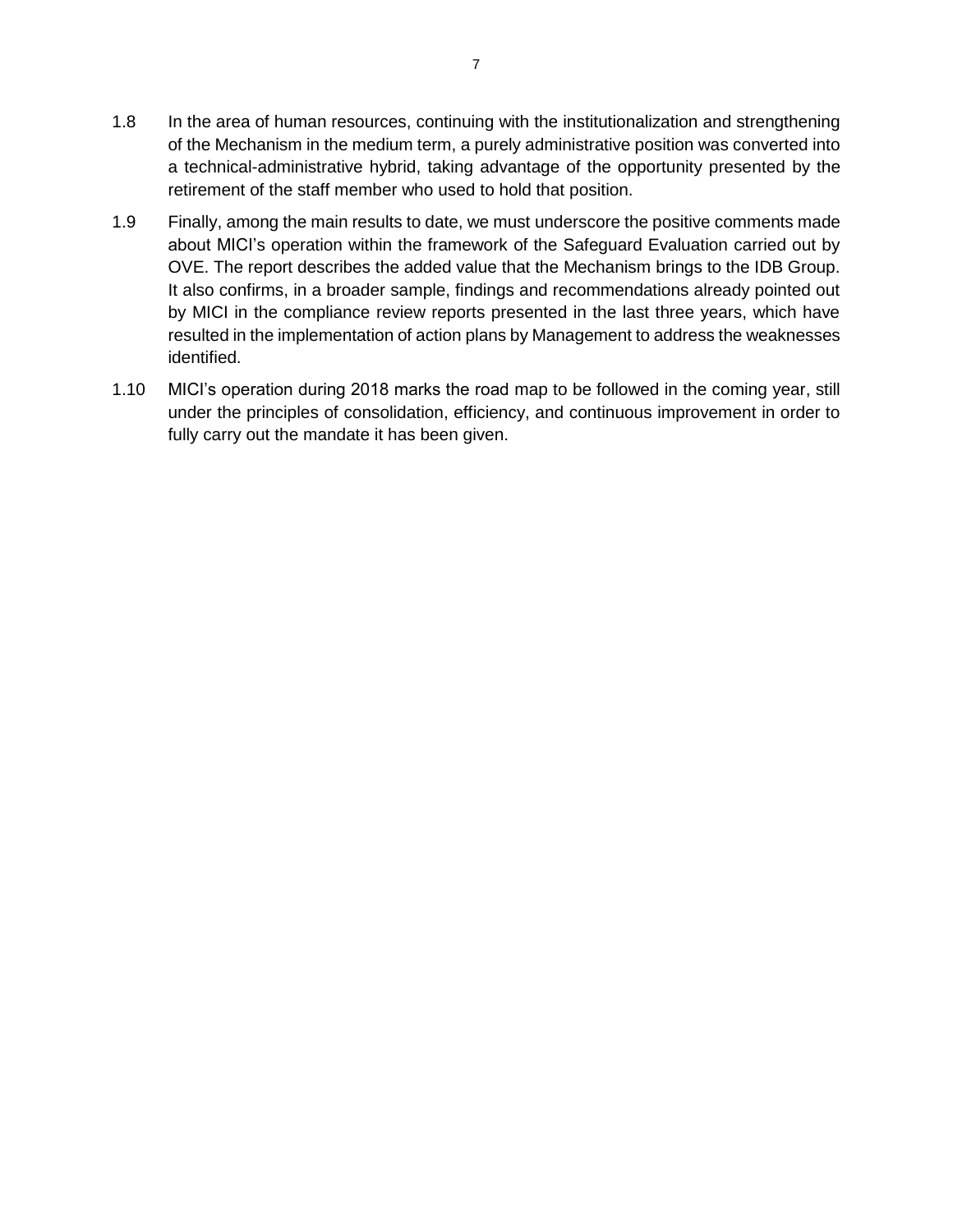#### **II. STRATEGIC VISION FOR 2019**

- <span id="page-8-0"></span>2.1 Consistent with the priorities of the IDB Group<sup>1</sup> for 2019, the MICI Work Program is intended to contribute to the improvements in transparency and accountability proposed, working under the maxim of greater efficiency in the use of resources.
- 2.2 This coming year, in addition to its daily tasks, MICI will continue to work on the institutionalization of the Mechanism as an ongoing effort in four areas: human resources; structural institutionalization; knowledge sharing; and operational effectiveness. The goal is that by the end of 2020 (Vision 2020), the Mechanism will have a solid operationalprocedural foundation that increases certainty, effectiveness, and efficiency. The following sections will detail the activities to be undertaken during 2019 to move toward that goal.
- 2.3 Furthermore, in keeping with the MICI-IDB and MICI-IIC Policies,<sup>2</sup> OVE is expected to conduct an evaluation of the implementation of both Policies in 2019, the results of which will serve as guidance to the IDB and IIC Boards of Executive Directors for any Policy revisions deemed necessary.
- 2.4 Finally, and in accordance with the provisions of the MICI-IDB Policy, the first five-year term of the Mechanism's current Director will be completed in 2020. Therefore, toward the second half of the year, the Board of Executive Directors of the IDB, in consultation with the Board of Executive Directors of the IIC, would be considering either the renewal of the current Director's term for a second five-year period<sup>3</sup> or instruct HRD to begin the recruitment process to identify a new Director.

 $\overline{\phantom{a}}$ <sup>1</sup> Document 2019 Program and Budget Outlook Paper.

<sup>&</sup>lt;sup>2</sup> According to paragraph 70 of the MICI-IDB Policy, it will be independently reviewed in the time and form determined by the Board, within the first five years following its entry into effect, which occurred in December 2014. In the case of the MICI-CII Policy, a period of three years was established from the date the Policy came into effect, which was January 2016.

<sup>&</sup>lt;sup>3</sup> Paragraph 53 of the MICI-IDB Policy establishes that: a. The MICI Director will be appointed by the Board from a list of eligible candidates presented to it by a selection panel designated by the Board. A selection process will be conducted with the assistance of the Human Resources Department in accordance with the Bank's policies and procedures and the terms of reference attached to this Policy; b. The MICI Director will be a full-time employee of the IDB appointed for a five-year period, with the possibility of a single renewal for an equal period.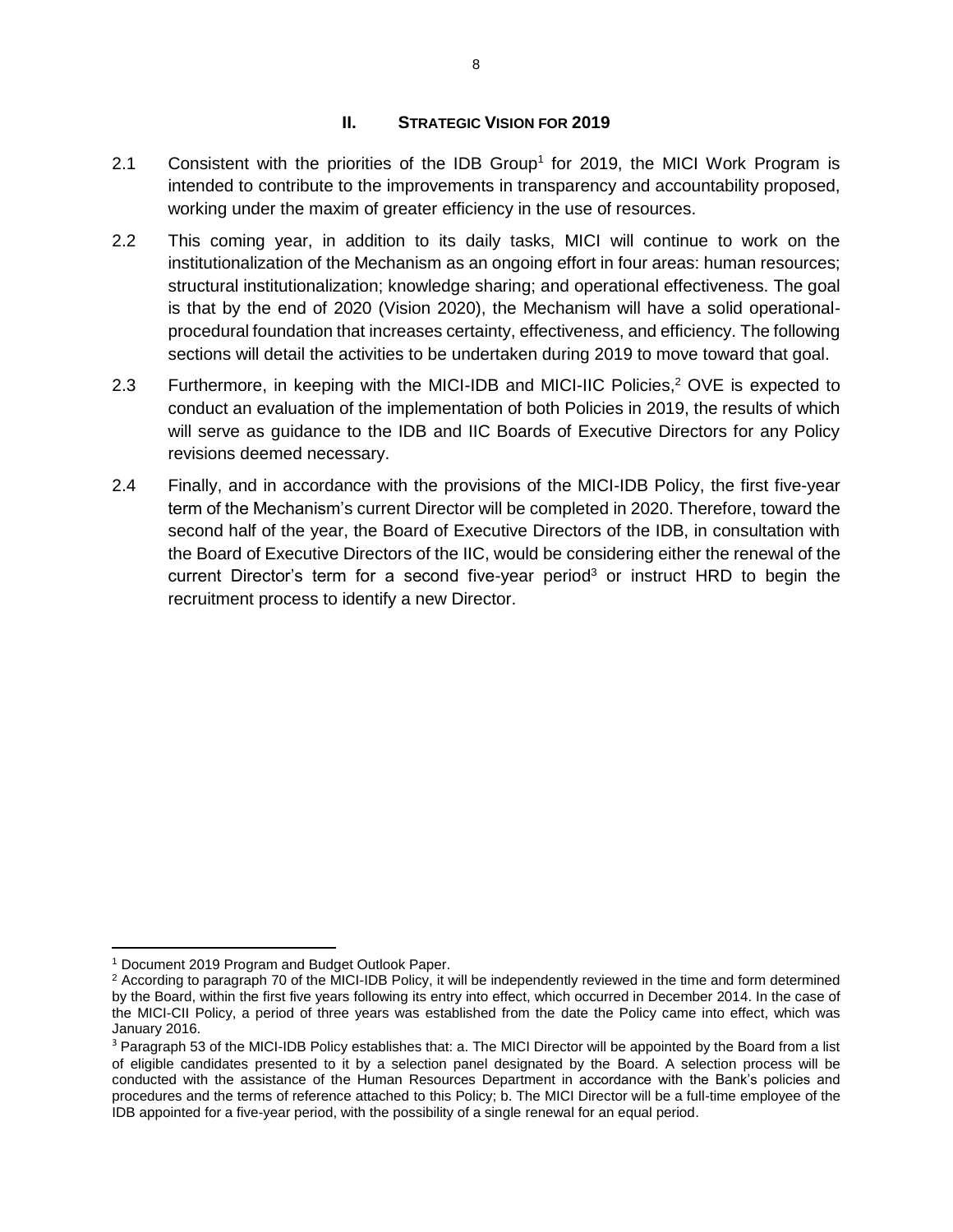## **III. PROPOSED 2019 WORK PROGRAM**

- <span id="page-9-0"></span>3.1 The following MICI programmatic proposal for 2019 has been made based on the strategic vision presented in the previous section and includes activities to be carried out in four areas:
	- A. Request Management
	- B. Learning MICI Reflections Program
	- C. External and Internal Outreach
	- D. Institutional Strengthening of MICI
- 3.2 This Program covers all Group's institutions and includes joint activities as well as activities specific to each institution. This complementarity is also reflected in the proposed budget, which allocates resource requirements in two aspects: that of the IDB, which includes staff costs and costs associated with activities within the MICI mandate for the IDB and the MIF; and that of IDB Invest, which includes costs associated with the provision of services to this institution by MICI.
- 3.3 It is in this spirit that the following programmatic proposal, by functions, is submitted for consideration to the Board of Executive Directors of the IDB through its PEC and BUFIPOL Committees, and for consideration by the Board of Executive Directors of the IIC through the Board of Executive Directors Committee:

## **A. Request Management**

<span id="page-9-1"></span>3.4 The 2019 Proposed Work Program considers the management of an estimated total of **25 Requests**: 15 new ones to be received during 2019 and 10 transferred as active cases from 2018. Figure 1 below presents the breakdown by institution of the projected portfolio for 2019.



**Figure 1**

**Note:** Light blue is used to identify IDB Requests and orange is used to identify IDB Invest Requests. **\*** See footnote 4 for more detail on one of the IDB Invest Requests.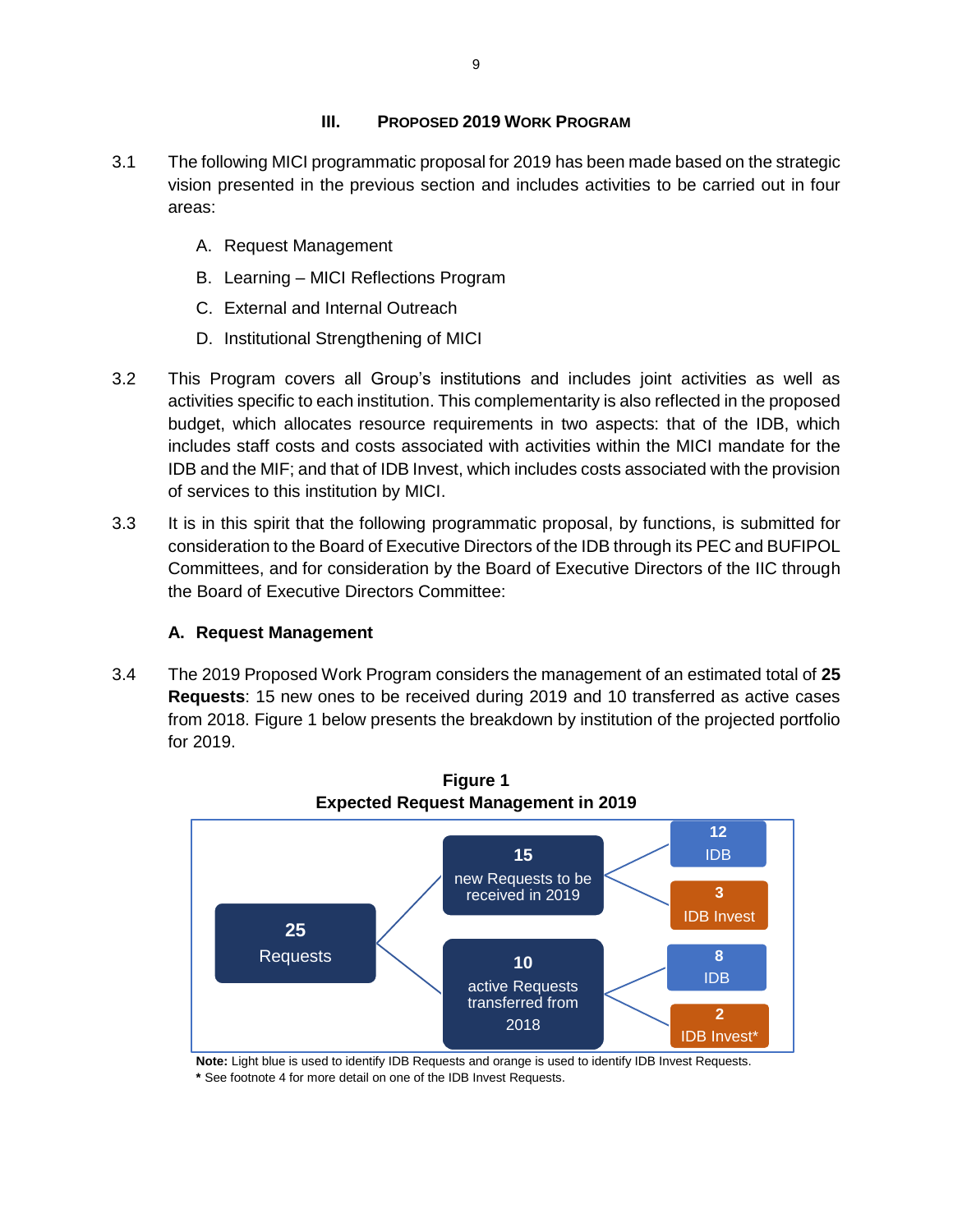3.5 The estimate of 25 Requests to be managed in the year is based on the status of each 2018 active cases (Table 1 lists IDB and IDB Invest Requests expected to be transferred for management in 2019) and a conservative estimate of new Requests to be received (12 from IDB and 3 from IDB Invest) based on what has been observed by the Mechanism over the past four (4) years.

**Table 1 Request Management Portfolio of Active Requests to be Transferred**

| <b>Request No.</b>                                                                                                         | <b>Anticipated</b><br>Project<br>status at year-<br>end 2018                                                                         |                                                  | <b>Anticipated</b><br>management in 2019 |  |  |  |  |  |  |
|----------------------------------------------------------------------------------------------------------------------------|--------------------------------------------------------------------------------------------------------------------------------------|--------------------------------------------------|------------------------------------------|--|--|--|--|--|--|
| <b>ELIGIBILITY</b>                                                                                                         |                                                                                                                                      |                                                  |                                          |  |  |  |  |  |  |
| Generadora San Mateo S.A. y<br><b>MICI-CII-GU-2018-</b><br>Generadora San Andres S.A.<br>0136<br>(GU3794A-01 & GU3798A-01) |                                                                                                                                      | Pending<br>determination <sup>4</sup>            | Pending<br>determination                 |  |  |  |  |  |  |
|                                                                                                                            | <b>CONSULTATION PHASE</b>                                                                                                            |                                                  |                                          |  |  |  |  |  |  |
| <b>BR-MICI004-2011</b>                                                                                                     | Neighborhood Improvement<br><b>Inhabit Brazil</b><br>$(1126/OC-BR)$                                                                  | Monitoring of<br>agreements                      | Closure                                  |  |  |  |  |  |  |
| MICI-PE-2015-0094                                                                                                          | Rural Land Titling & Registration<br>Project in Peru - Third Phase<br>$(PTRT-3)$<br>(3370/OC-PE)                                     | Monitoring of<br>agreements                      | Monitoring of<br>agreements              |  |  |  |  |  |  |
| MICI-BID-HA-2017-<br>0114                                                                                                  | Productive Infrastructure Program<br>2552/GR-HA<br>(2779/GR-HA and others)                                                           | In Consultation<br><b>Phase Process</b>          | Monitoring of<br>agreements              |  |  |  |  |  |  |
| <b>MICI-BID-CR-2017-</b><br>0125                                                                                           | Reventazón Hydroelectric Power<br>Project - Request IV<br>(2747/OC-CR and others)                                                    | Monitoring of<br>agreements                      | Monitoring of<br>agreements              |  |  |  |  |  |  |
| <b>MICI-BID-EC-2018-</b><br>0131                                                                                           | Program for the Reconstruction of<br>Electricity Infrastructure in Areas<br>Affected by the Earthquake in<br>Ecuador<br>(3906/OC-EC) | Assessment stage                                 | Pending<br>determination                 |  |  |  |  |  |  |
| MICI-BID-CO-2018-<br>0133                                                                                                  | Support for Structuring the Ituango<br>Hydroelectric Project<br>(ATN/OC-13351-CO)                                                    | Assessment stage                                 | Pending<br>determination                 |  |  |  |  |  |  |
| <b>MICI-CII-CO-2018-</b><br>0133                                                                                           | Ituango Hydropower Plant<br>$(11794-04)$                                                                                             | <b>Assessment stage</b>                          | Pending<br>determination                 |  |  |  |  |  |  |
|                                                                                                                            | <b>COMPLIANCE REVIEW PHASE</b>                                                                                                       |                                                  |                                          |  |  |  |  |  |  |
| <b>MICI-PR-BID-2016-</b><br>0101                                                                                           | Downtown Redevelopment,<br>Modernization Metropolitan Public<br>Transport, Gov Offices<br>(2419/OC-PR y 2420/BL-PR)                  | Compliance<br><b>Review Report</b><br>considered | Pending<br>definition                    |  |  |  |  |  |  |

 4 In accordance with document [CII/MI-17,](http://idbdocs.iadb.org/wsdocs/getdocument.aspx?docnum=EZSHARE-476668881-37&CONTDISP=inline) approved by Short Procedure by the Board of Executive Directors of the IIC, the eligibility determination period for this Request has been extended. Before the end of 2018, it will be known whether its processing will be carried over to 2019. For the time being, its anticipated management is being included in the estimates for the management of 2019 Requests.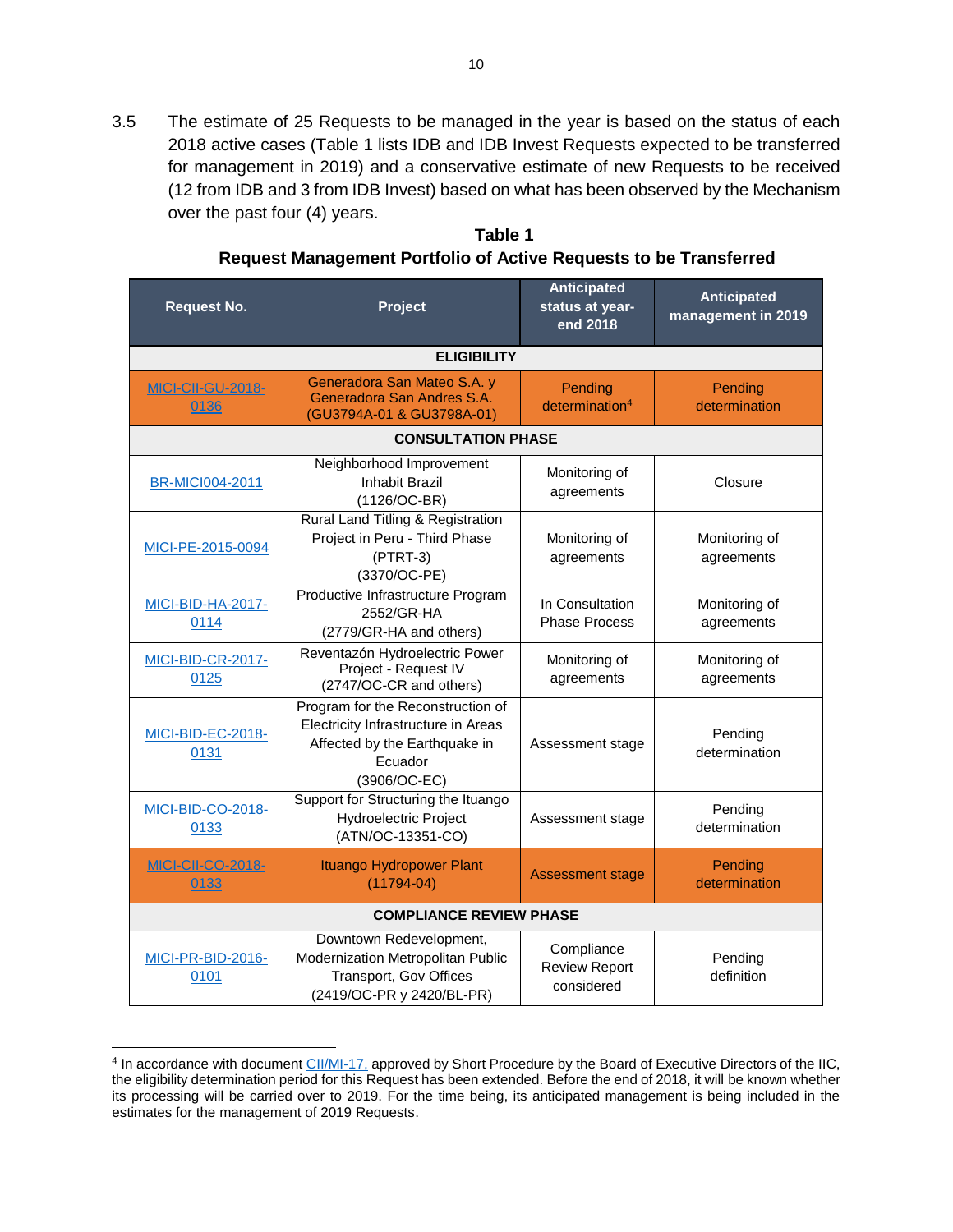| <b>Request No.</b>               | <b>Project</b>                                                           | Anticipated<br>status at year-<br>end 2018 | Anticipated<br>management in 2019 |
|----------------------------------|--------------------------------------------------------------------------|--------------------------------------------|-----------------------------------|
| <b>MICI-BID-CH-2017-</b><br>0115 | Alto Maipo Hydroelectric Power<br>Project<br>(3008A/OC-CH & 3008B/OC-CH) | Under<br>investigation                     | Under<br>investigation            |

Requests related to IDB Invest operations.

- 3.6 Previous years allow us to estimate that in 2019 the **IDB** will likely manage around 20 Requests: 12 new ones and eight (8) transferred from previous years. If the observed behavior continues, we can expect four (4) or five (5) to be registered, of which two (2) or three (3) would be declared eligible.
- 3.7 In the case of **IDB Invest**, it is anticipated that five (5) Requests will be managed: three (3) new ones and two (2) carried over from previous years. As mentioned earlier, 2019 will be the first year of active management of cases declared eligible and, although the estimate of new Requests to be received remains conservative, it is expected that a greater number of cases will be received given the change in the profile of IDB Invest's operations portfolio and the institution's heightened visibility in the Region. This is reflected in this proposal's estimate of the time and financial resources MICI will require.

## **B. Learning**

- <span id="page-11-0"></span>3.8 The MICI Reflections Program is intended to foster institutional reflection based on the evidence presented playing a catalyzing role for the development of the IDB Group and its mission. To this end, MICI works on three (3) fronts: first, creating knowledge products; second, organizing fora for institutional exchange in close cooperation with IDB and IDB Invest Managements; and third, utilizing these same knowledge products to maintain an ongoing dialogue with civil society organizations and sister institutions to promote greater awareness of our work throughout the Latin American and Caribbean Region.
- 3.9 In this second year, MICI Reflections will conduct a series of reflection sessions based on the four (4) products generated in 2018 with IDB Group staff at Headquarters and COFs, CSOs, and IAMs. By the end of 2018, four (4) products related to the 2010-2017 Request Portfolio will have been prepared: *(i)* a statistical analysis; *(ii)* the registration and eligibility stage; *(iii)* the Consultation Phase; and *(iv)* the Compliance Review Phase. Reflection on these products will begin in the fourth quarter of 2018 and continue in 2019.
- 3.10 In 2019, two (2) new knowledge products will be developed, one dealing with the most recurring non-compliance issues and the other with the sector most frequently subject to complaints before MICI. As in 2018, for each of these issues, the technical notes produced will be subject to a process of internal and external reflection to enrich the product and collaboratively identify next steps to strengthen the Group's operation and prevent harm to communities.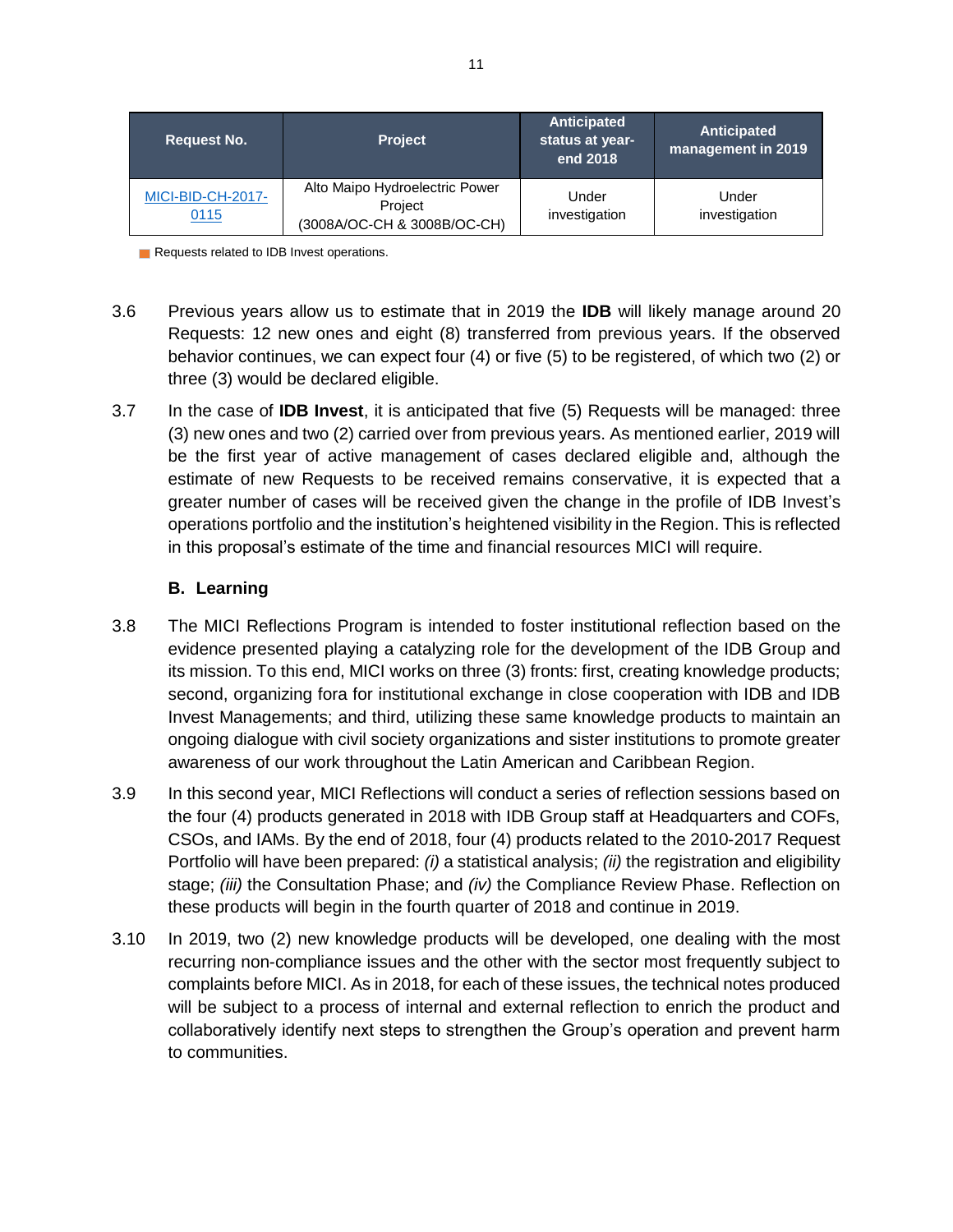- 3.11 In addition, MICI is preparing a note on its own experience implementing the MICI-IDB and MICI-IIC Policies, which is meant to contribute to the evaluation process to be undertaken by OVE.
- 3.12 Figure 2 shows the planning by quarter based on deliverables. The times are indicative and subject to change depending on the team's workload in relation to the Request Management portfolio, which is its priority function.

| $m$ ivii Neliections I Togram – wuarteny I Tanining Z013                                                                          |                                                                                                                                                                                                              |  |  |  |  |  |  |
|-----------------------------------------------------------------------------------------------------------------------------------|--------------------------------------------------------------------------------------------------------------------------------------------------------------------------------------------------------------|--|--|--|--|--|--|
| <b>First Quarter</b>                                                                                                              | <b>Second Quarter</b>                                                                                                                                                                                        |  |  |  |  |  |  |
| Dissemination of technical notes on<br>Portfolio Analysis, Registration and<br>Eligibility Stage, and Consultation<br>Phase.      | Presentation and dissemination of the<br>technical note on Compliance Review<br>Phase findings and their institutional<br>impacts.<br>Presentation and dissemination of the<br>first technical note of 2019. |  |  |  |  |  |  |
| <b>Third Quarter</b><br>Presentation and dissemination of the<br>technical note on MICI's Experience in<br>Policy Implementation. | <b>Fourth Quarter</b><br>Presentation and dissemination of the<br>second technical note of 2019.                                                                                                             |  |  |  |  |  |  |

## **Figure 2 MICI Reflections Program – Quarterly Planning 2019**

# <span id="page-12-0"></span>**C. Outreach**

# **1. External Outreach**

- <span id="page-12-1"></span>3.13 MICI's external outreach work aims to promote access to the Mechanism among communities affected by projects financed by the IDB Group. MICI continuously seeks new alternatives for publicizing the Mechanism in the region and ensuring that communities interested in submitting a Request have accessible and clear information on the process, its requirements, and possible outcomes.
- 3.14 External outreach activities will be divided into: *(i)* face-to-face activities organized by MICI with audiences involved in accountability and attention to affected communities and events relevant to the MICI mandate (15 events); *(ii)* virtual sessions with members of civil society in the region (7 events); *(iii)* use of social networks to disseminate knowledge products and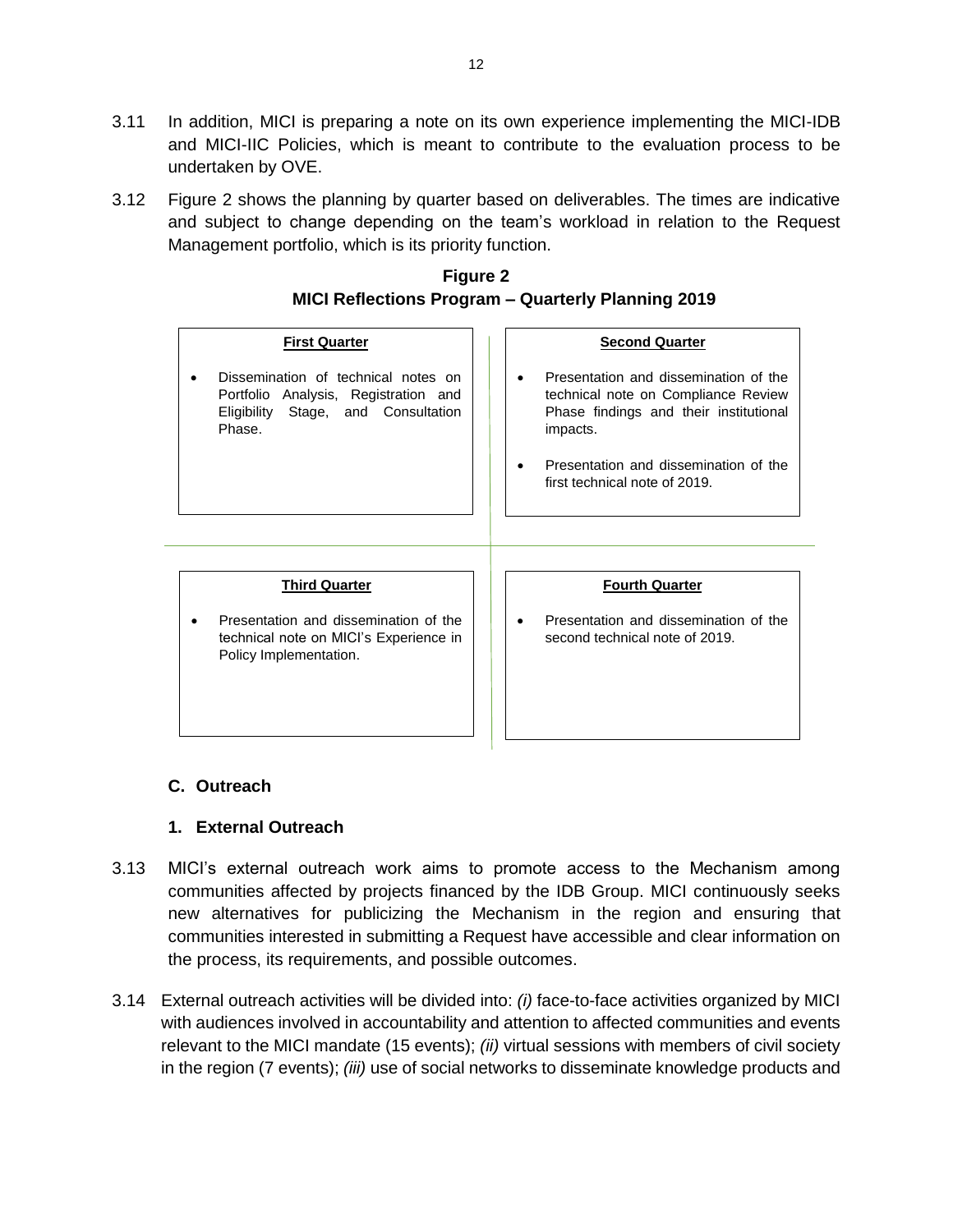case studies. Figure 3 shows the quarterly planning of external outreach actions envisaged for 2019.

| Figure 3                                                   |
|------------------------------------------------------------|
| <b>External outreach - Face-to-Face and Virtual Events</b> |
| <b>Quarterly Planning 2019</b>                             |

| <b>First Quarter</b>                                                                                                                                                                                                                                                                                                                                                                  | <b>Second Quarter</b>                                                                                                                                                                                                                                                                                                                                                                                         |
|---------------------------------------------------------------------------------------------------------------------------------------------------------------------------------------------------------------------------------------------------------------------------------------------------------------------------------------------------------------------------------------|---------------------------------------------------------------------------------------------------------------------------------------------------------------------------------------------------------------------------------------------------------------------------------------------------------------------------------------------------------------------------------------------------------------|
| Virtual Session with Civil Society - 2018<br>Results<br>Workshop with Civil Society - Ecuador<br>Workshop with Civil Society - Barbados<br>Workshops with Civil Society and<br>Public Defenders - Argentina<br>Workshop with Civil<br>Society<br>Washington, within the framework of<br>the IACHR sessions<br>Virtual Sessions with IDB's Civil Society<br><b>Consultative Groups</b> | • Workshop with Civil Society -<br>Washington, within the framework of<br><b>World Bank Meetings</b><br>• Participation in the United Nations<br>Permanent Forum on Indigenous Issues<br>- New York<br>• Participation in the Regional Dialogue on<br>Environmental Permitting- Costa Rica<br>• Workshop with Civil Society - Costa Rica<br>• Participation in the COICA Congress -<br>place to be determined |
| <b>Third Quarter</b><br>Workshop with Civil Society - Panama<br>Participation in the Annual Mediation<br>Congress - venue to be confirmed<br>Workshop with Civil Society - Bolivia<br>(to be confirmed)<br>Virtual Sessions with Civil Society                                                                                                                                        | <b>Fourth Quarter</b><br>Participation in the Regional Forum on<br>$\bullet$<br>Transformation<br>Confiict<br>in<br>Latin<br>America<br>Participation in the United Nations<br>Business and Human Rights Forum -<br>Geneva<br>Participation in the IDB Group Civil<br>٠<br>Society Meeting                                                                                                                    |

3.15 Adjustments to the MICI Public Registry are also planned for the year in order to improve the user experience and reduce investment in terms of staff time and cost of updates. To this end, a user survey will be conducted at the beginning of the year to determine what type of changes are necessary and, based on this, a firm will be hired to make the adjustments.

## **2. Internal Outreach**

- <span id="page-13-0"></span>3.16 The purpose of internal outreach is to familiarize IDB Group staff at Headquarters and COFs with the Mechanism's mandate in general and to provide information on the process and the various obligations it creates for those whose responsibilities make it more likely that they will be involved in a MICI case in the future.
- 3.17 There are plans to continue with the virtual WebEx sessions in 2019, focusing on case studies and the promotion of the content generated in the MICI Reflections Program.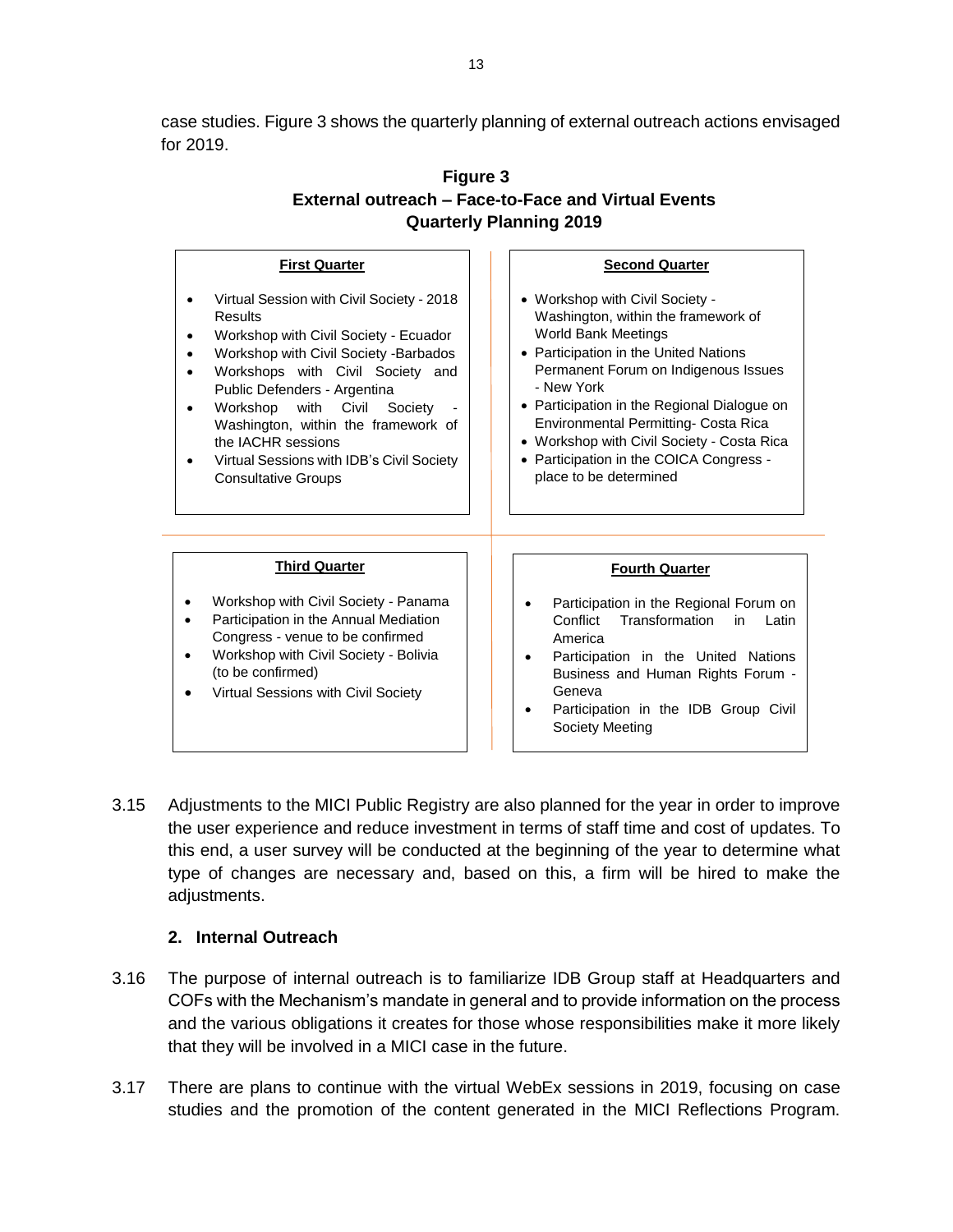Likewise, MICI will continue to participate in onboarding sessions for new staff and Board members as it does every year.

- 3.18 Another MICI practice is to have face-to-face sessions with IDB and IDB Invest staff at COFs when a team member travels to the Region. MICI will continue this practice during 2019.
- 3.19 Two (2) technical workshops are planned for specific topics: one with the IDB Safeguards Unit and one with the IDB Invest operational areas.

## **D. Institutional strengthening**

<span id="page-14-0"></span>3.20 In 2018, a strategic planning exercise called Vision 2020 was carried out, the objective of which was to identify strengths and weaknesses in the Mechanism's operation in order to develop strategies conducive to its institutionalization as the IDB Group's independent accountability mechanism. As a result of this exercise, four (4) work areas were identified: human resources; structural institutionalization; knowledge sharing, and operational effectiveness. The activities to be carried out during 2019 for each of the four areas are detailed below.

## **1. Human Resources**

- <span id="page-14-1"></span>3.21 The Mechanism must have staff that are highly trained and possess a solid knowledge of the IDB Group that allows it to carry out its work to the highest standard of performance and in such a way that the operation enjoys continuity over the years, without undermining independence. Therefore, it is important to ensure a diversified human capital structure as follows:
- 3.22 In terms of human resources, the MICI-IDB Policy establishes, like other mechanisms, provisions for the MICI Director that ensure independence: appointment by the Board of Executive Directors, term limits, and provisions relating to eligibility before and after the term of appointment (see Table 2). In addition—and this in marked difference from other mechanisms—it establishes provisions for the two technical Phase Coordinator positions under more stringent time limitations than those of the Director, as well as the same provisions regarding eligibility (details in Table 2). Thus, three of the six current MICI staff positions are temporary and non-renewable.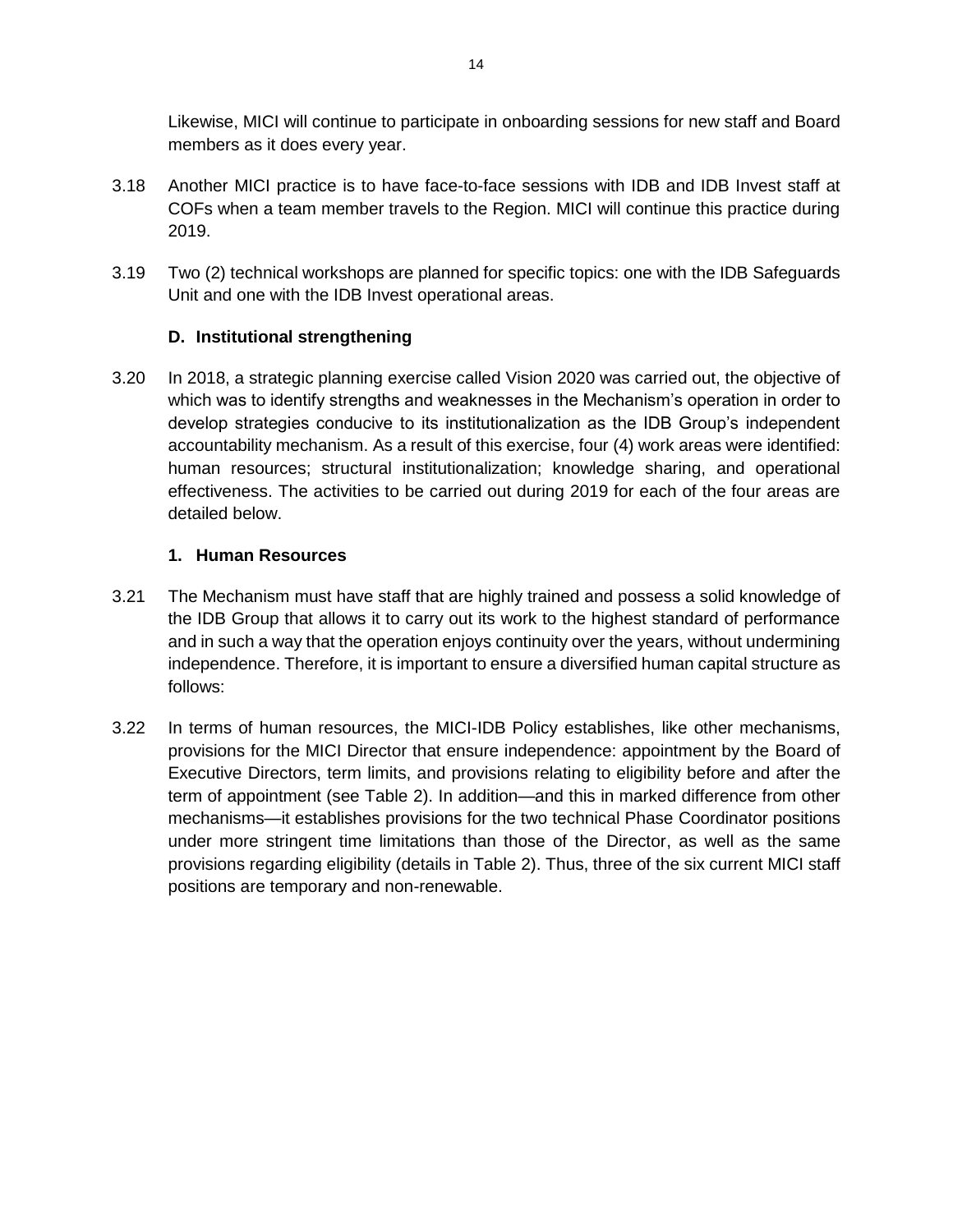| <b>Position</b>                                            | <b>Type of position</b><br>and appointment                                              | <b>Limitations</b>                                                                                                                                                                                                                                                      | <b>Terms of current</b><br>appointments   |
|------------------------------------------------------------|-----------------------------------------------------------------------------------------|-------------------------------------------------------------------------------------------------------------------------------------------------------------------------------------------------------------------------------------------------------------------------|-------------------------------------------|
| <b>MICI Director</b>                                       | Executive position<br>appointed by the<br><b>Board of Executive</b><br><b>Directors</b> | Maximum of two five-year terms.<br>Candidates for this position may not<br>have worked for the IDB Group in the<br>three years prior to the appointment.<br>Permanent limitation on working with<br>the IDB Group after the end of the term<br>of appointment.          | First term<br>August 2015-<br>August 2020 |
| <b>Consultation</b><br><b>Phase</b><br>Coordinator         | Full-time<br>employee<br>appointed<br>position<br>by the MICI Director                  | Maximum of one five-year period, non-<br>renewable.<br>Candidates for this position may not<br>have worked for the IDB Group in the<br>three years prior to the appointment.<br>Permanent limitation on working with<br>the IDB Group after the term of<br>appointment. | January 2016 -<br>January 2021            |
| Compliance<br><b>Review</b><br><b>Phase</b><br>Coordinator | Full-time<br>employee<br>position<br>appointed<br>by the MICI Director                  | Maximum of one five-year period, non-<br>renewable.<br>Candidates for this position may not<br>have worked for the IDB Group in the<br>three years prior to the appointment.<br>Permanent limitation on working with<br>the IDB Group after the term of<br>appointment. | August<br>2017<br>August 2022             |

**Table 2 Provisions for Director and Coordinator Positions**

- 3.23 The other three (3) current MICI staff positions (HC) (one (1) administrative assistant and two (2) specialist positions) are renewable. The three (3) staff members contribute to the Mechanism's different functions, both technically and administratively.
- 3.24 MICI is also supported by full-time consultants whose hiring is governed by the Bank's consultant policies (there are currently nine (9) staff members under this hiring arrangement), which stipulate that they can only perform this work for a maximum period of three (3) years, non-renewable. Figure 4 shows the current human capital configuration of the Mechanism: 60% of the team are consultants; 80% hold non-renewable positions.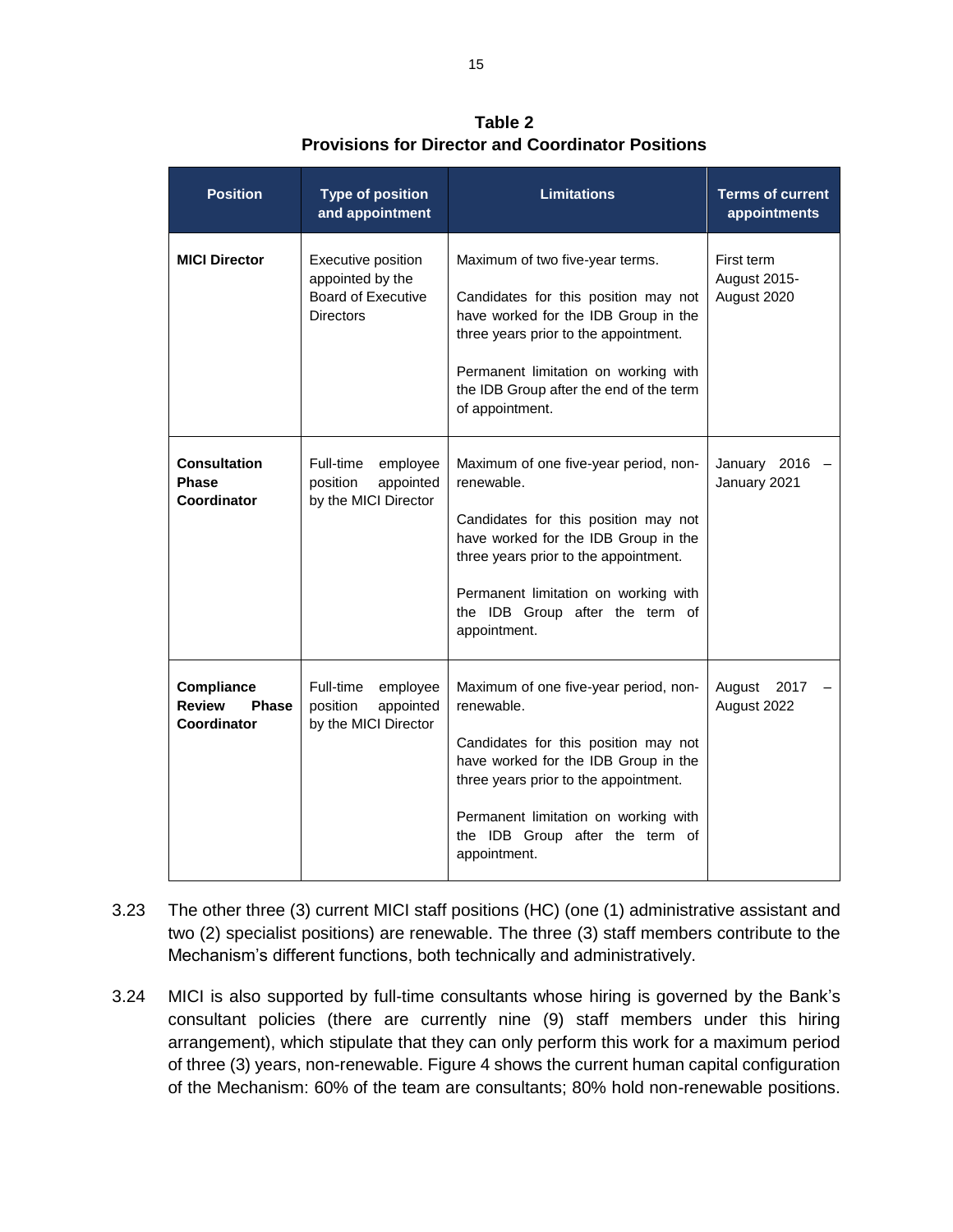Under the 2020 Vision Strategy, MICI seeks to increase the renewable base by adding one employee to the staff base (HC) and subtracting one consultant.

# **Figure 4 Structure of the Mechanism 2018**

- Office of the MICI Director 2015-2020
- Compliance Review Phase Coordinator 2016-2021
- Consultation Phase Coordinator 2017-2022
- Senior Specialist
- **Registration Specialist**
- **Administrative Assistant**
- 3 Consultants in Consultation Phase: 2 Case Officers and 1 Case Assistant
- 3 Compliance Review Consultants: 2 Case Officers and 1 Case Assistant
- 3 consultants responsible for Outreach, Learning, and Public Registry tasks
- 3.25 For 2019, and in line with the vision of consolidating the Mechanism, MICI is asking the IDB's Board of Executive Directors to approve an additional HC as outlined in the 2017 Work Program and Proposed Budget [\(MI-60\)](http://idbdocs.iadb.org/wsdocs/getdocument.aspx?docnum=EZSHARE-939272991-82). This request was not made in 2018 given the opportunity to reconfigure a staff position that became vacant, but the need remains valid to achieve MICI's structure strengthening as suggested in 2017.
- 3.26 This position would complete the intermediate base of renewable staff positions that maintain institutional memory and ensure stability in the face of changes in non-renewable managerial and technical positions. It has no budgetary implications since one consultant position would be eliminated.

## **2. Structural Institutionalization**

- <span id="page-16-0"></span>3.27 As part of the institutionalization process, it is important to ensure that MICI is clearly embedded in the Bank's structure in order to prevent uncertainty about the procedures to be followed. In this regard, in 2019, work will be done with the Board of Directors and different areas of Management to establish guidelines, standards, and directives consistent with the Group's normative structure.
- 3.28 In addition, updates will be made to the Mechanism's Administrative Manual to reflect changes in the Bank's processes and policies, and the Compliance Review Phase Guidelines currently under development will be circulated.

## **3. Knowledge Sharing**

<span id="page-16-1"></span>3.29 In relation to joint activities with sister institutions that seek to maximize collaboration in external outreach actions, the exchange of best practices, and the creation of synergies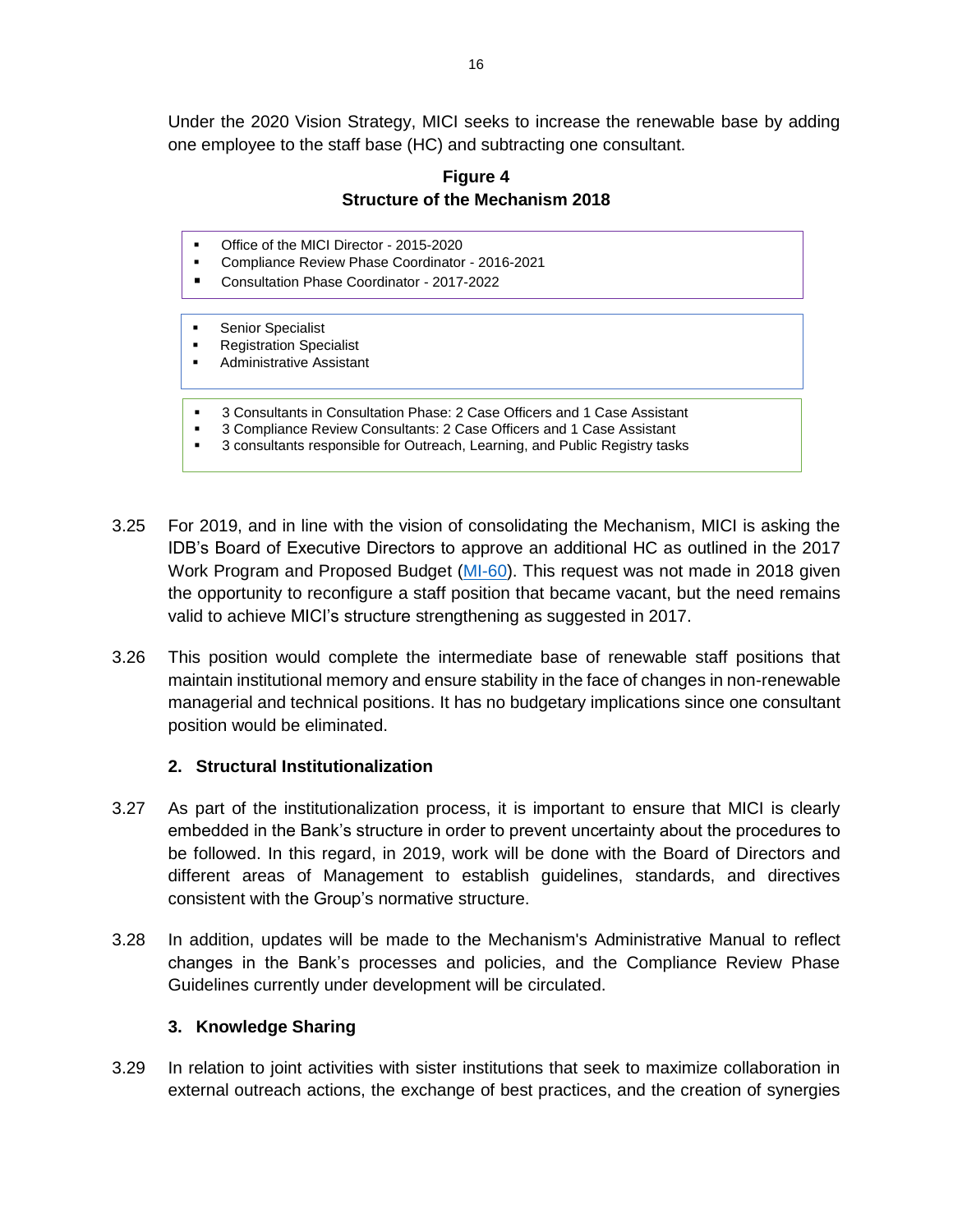in joint case management, MICI will continue to work as it has until now. It will participate in sessions organized by other Mechanisms to share knowledge and promote access.

- 3.30 As in previous years, the Director and Coordinators plan to participate in the  $16<sup>th</sup>$  Annual Meeting of Mechanisms. In these meetings MICI will take advantage of the opportunity to share knowledge products and obtain feedback, as well as learn from other practices that will help improve its operation. Given that 2020 marks the tenth anniversary of MICI's establishment, we would like, as part of the activities commemorating this important milestone, to nominate the IDB Group to host the 17<sup>th</sup> Annual Meeting.
- 3.31 Finally, as part of knowledge sharing in 2019, the accountability mechanism of the Caribbean Development Bank has invited MICI to hold a workshop for staff members of the mechanism and the institution as a whole to share its experience and best practices.

## **4. Operational Effectiveness**

- <span id="page-17-0"></span>3.32 During 2019, the internal improvement process will be maintained with the advice and support of the GCE. Having an external advisory group is a best practice among accountability mechanisms, and the input of this pro bono group of experts helps MICI to better focus its institutional strengthening efforts.
- 3.33 Together with other independent offices of the Bank (the Office of Institutional Integrity and Ethics, among others), MICI also formed a working group in 2018 to select a new Case Management system that helps monitor the management of Requests received and systematize their information. It is expected that the switch to a new platform that will more efficiently meet the specific needs of each of the offices that currently use it will be completed by 2019.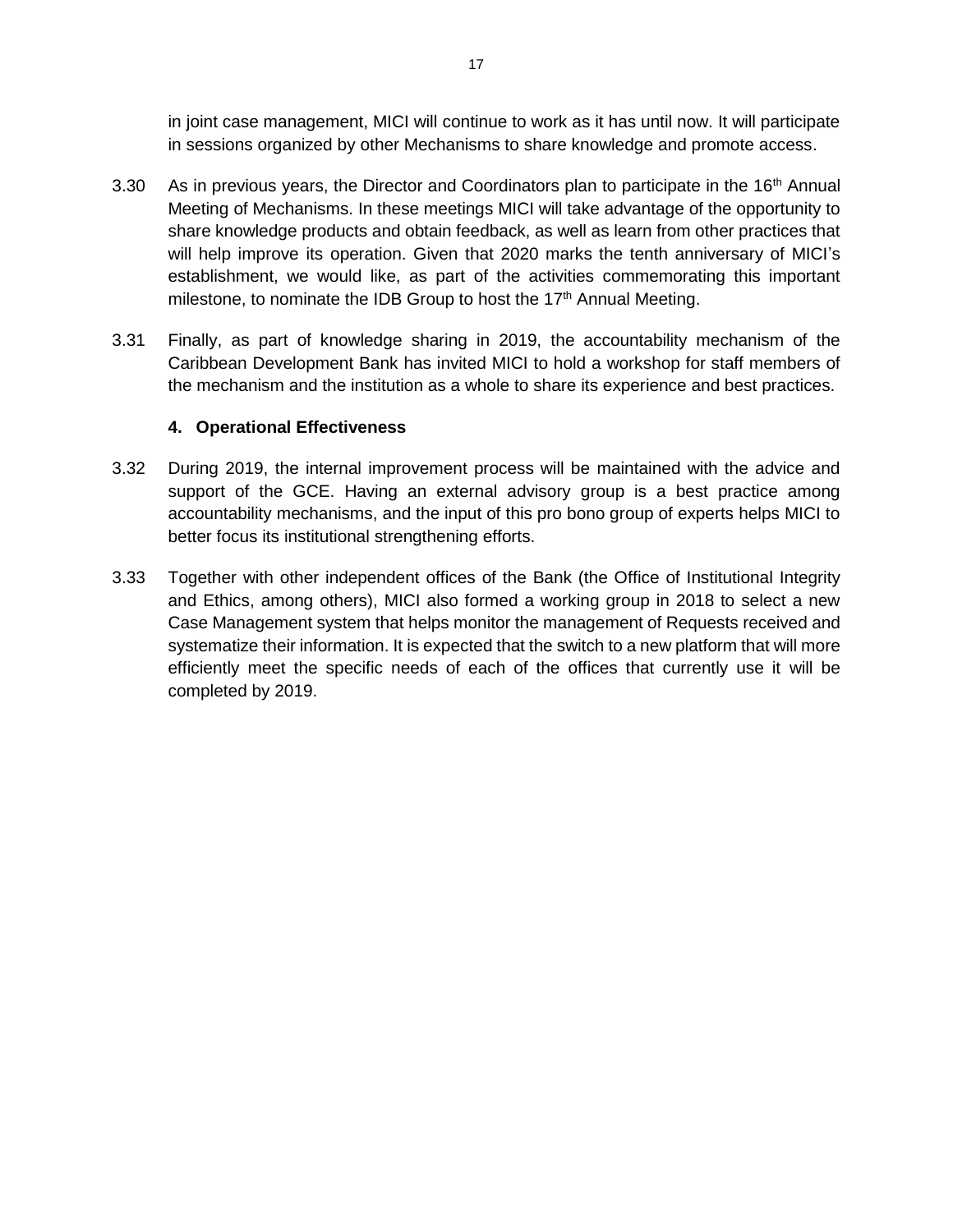### **IV. PROPOSED BUDGET**

- <span id="page-18-0"></span>4.1 As in previous years, this budget proposal has been prepared using a zero-based budgeting method that estimates the resources necessary to perform the activities that MICI is certain will occur, plus an allowance for funds required to process the Requests projected to be received in 2019.
- 4.2 The proposed 2019 Budget has the following features in terms of presentation:
	- a) As mentioned above, MICI develops its budget starting from a zero base and requests resources annually according to the program it proposes to implement.
	- b) The budgetary requirements are presented for each institution.
	- c) The staff salaries and benefits item (SLC) is relevant only to the IDB. The parameters set by Management have been taken into consideration for its estimates. The estimated funds to cover the additional HC requested are being included as part of the SLC.
	- d) In order to prevent cross-subsidies, the time staff members plan to devote to servicing IDB Invest has been monetized and presented as a CLC resource requirement with the corresponding deduction from the IDB budget under the same item.
	- e) The CLC+NLC budget is presented by function: Request Management, Learning, Outreach, and Institutional Strengthening.
	- f) The Contingency Fund is considered a restricted item since the NLC funds available there can only be accessed upon the authorization of the respective Board of Executive Directors (see Conditions for Accessing the Contingency Fund in the electronic links section).
- 4.3 The following sections present the budgetary requirements by function for the IDB and IDB Invest, and Annex II provides the itemized breakdown of these for more information.

## <span id="page-18-1"></span>**A. Budget Request to the IDB**

- 4.4 In general terms, the execution of the Program proposed by MICI for the IDB in 2019 requires the approval of funds in the total amount of **US\$2,551,833**. This amount reflects a nominal reduction of 3% compared to the total amount approved in 2018 (US\$2,632,016).
- 4.5 Regarding staff costs (SLC), the 2019 budget provides for an allocation of US\$1,501,750 (11% higher than 2018), as shown in Table 3. This allocation considers two elements driving the increase: (i) the salary adjustment proposed at the central level that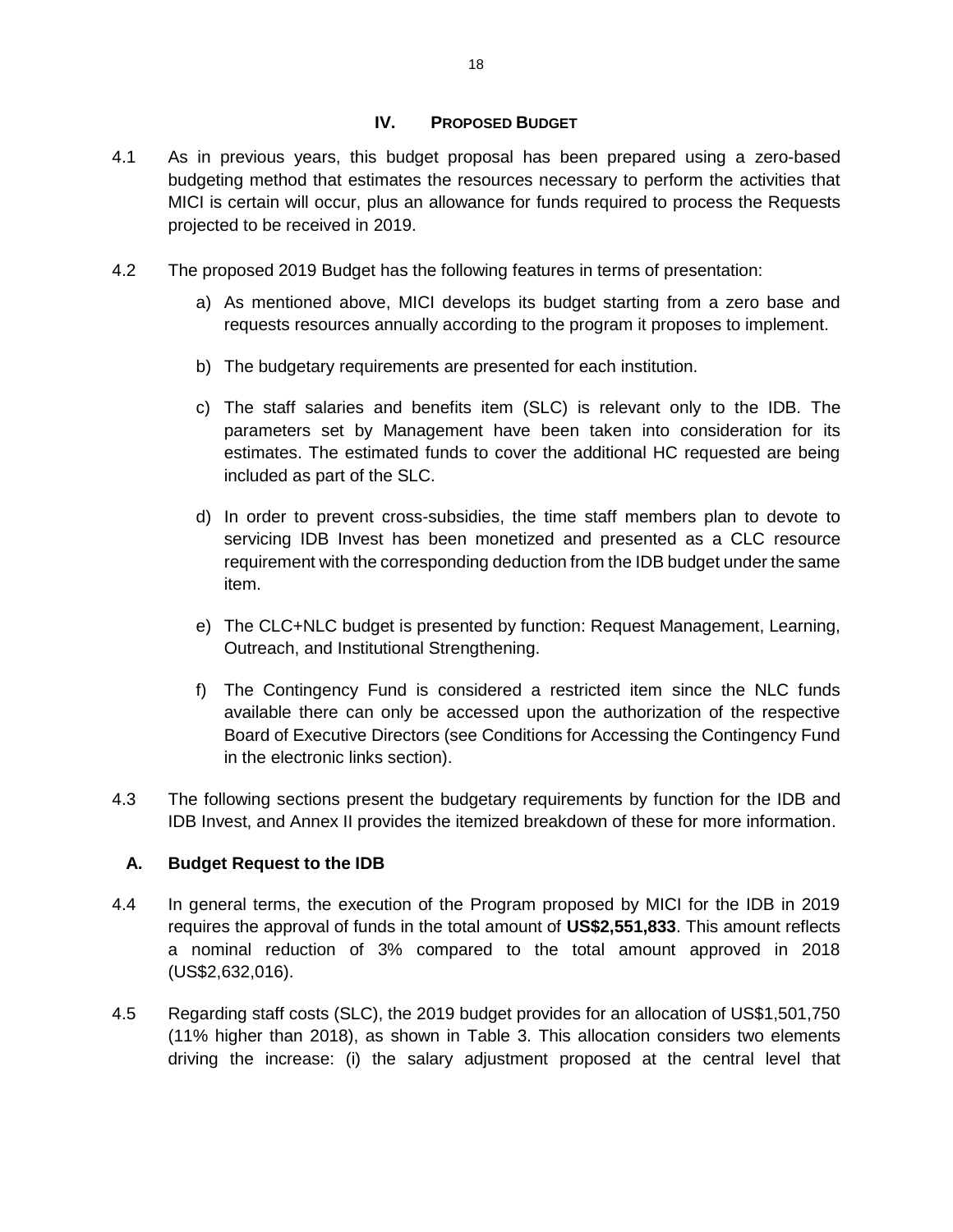preliminarily considers a  $3.2\%$ <sup>5</sup> increase in SLC. This increase depends on the considerations of the Board of Executive Directors regarding the proposal presented by Management and will be adjusted according to the decision made for this item on an overall basis; and (ii) the inclusion of another staff position (HC) in addition to the six (6) current positions, as discussed in greater detail in paragraphs 3.22 and 3.23 above. In the event it is not approved, the amount earmarked for it would be reflected in the CLC expenses for the hiring of a consultant.

- 4.6 The CLC and NLC budgets for the IDB show reductions in the Request Management categories, since five cases are being closed in 2018, allowing for a reduction in the variable costs generated by these cases. Additionally, even though MICI expects to manage 20 Requests during the year, the eight (8) that will be carried over to 2019 are at stages of management that will require fewer resources than those in the current year.
- 4.7 In terms of budget reductions in the areas of Learning and Outreach, the main reduction in these items is due to the HC request, as the allocation earmarked for communication consultants would be reduced if the HC is approved. Otherwise, the funds would be transferred from SLC to CLC in order to maintain the human resources required for these tasks.
- 4.8 Table 3 shows the proposed allocations by item for 2019, as well as the amounts approved in 2018 and the estimated execution for this year.

 $\overline{a}$ 

<sup>&</sup>lt;sup>5</sup> It is important to note that since MICI is an office independent of Management and its budget is not part of the Bank's discretionary budget, the approved salary increase is fully reflected in the MICI budget as Management's savings are not extended to it.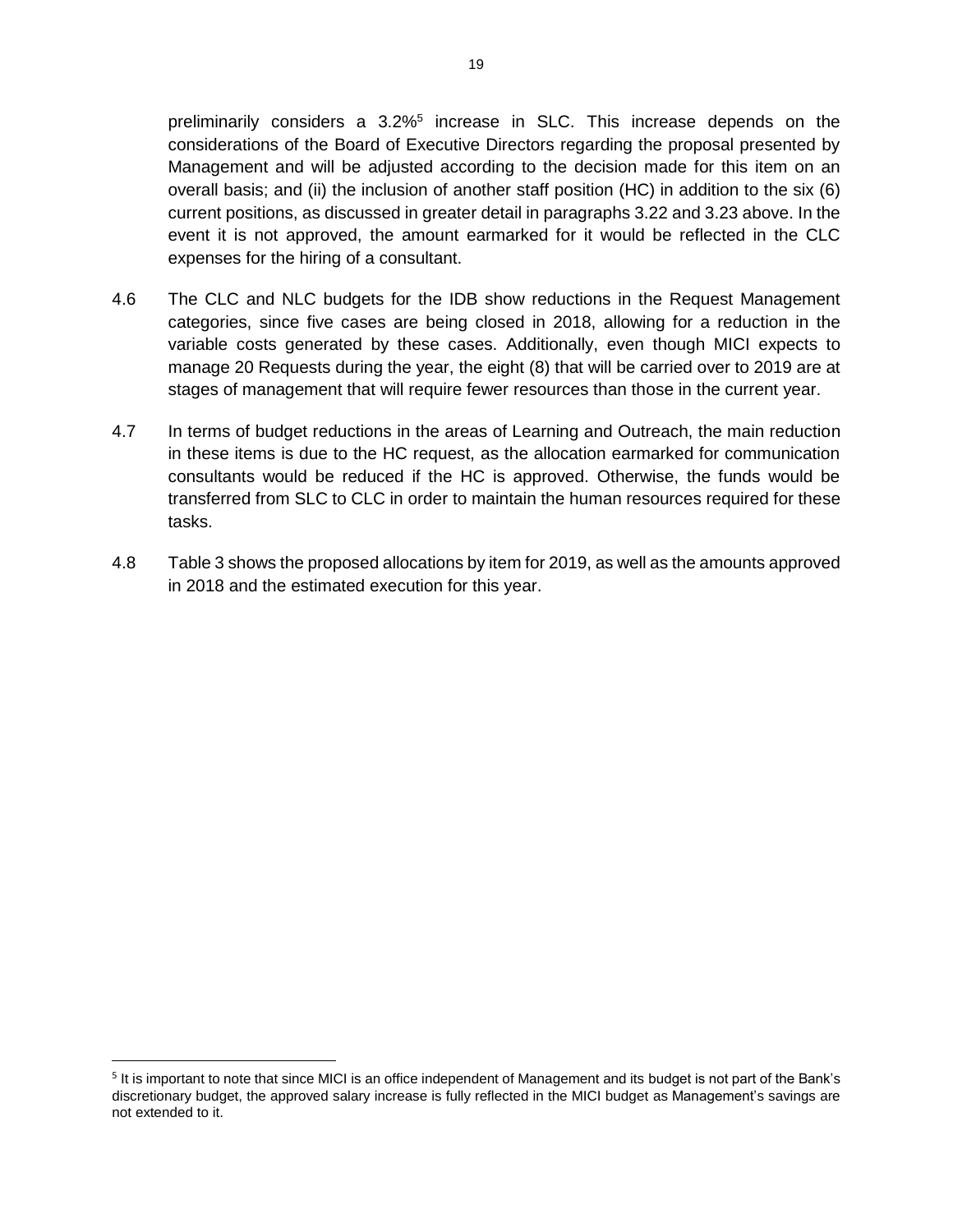| Table 3                                                           |  |
|-------------------------------------------------------------------|--|
| 2019 Proposed Budget and Comparison to Approved 2018 Budget – IDB |  |

|                                                                   | <b>MICI-IDB</b> |                                                        |    |                                                                 |    |                    |                                                                           |
|-------------------------------------------------------------------|-----------------|--------------------------------------------------------|----|-----------------------------------------------------------------|----|--------------------|---------------------------------------------------------------------------|
| Concept                                                           |                 | 2018<br><b>Approved</b><br><b>Budget</b><br><b>IDB</b> |    | <b>Total Estimated</b><br><b>Execution by</b><br>end of $20181$ |    | 2019<br><b>IDB</b> | % variation 2018<br>Proposed Budget Budget with respect<br>to 2019 Budget |
| STAFF LABOR COSTS (SLC) <sup>2</sup>                              |                 |                                                        |    |                                                                 |    |                    |                                                                           |
| <b>Total Personnel Costs (SLC)</b>                                | \$              | 1,351,812                                              | \$ | 1,113,214                                                       | \$ | 1,501,750          | 11%                                                                       |
| COMPLEMENTARY LABOR COSTS (CLC) AND NON-<br>PERSONNEL COSTS (NLC) |                 |                                                        |    |                                                                 |    |                    |                                                                           |
| <b>Requests Management</b>                                        |                 |                                                        |    |                                                                 |    |                    |                                                                           |
| <b>Subtotal Requests Management</b>                               | \$              | 1,037,234                                              | \$ | 1,012,383                                                       | \$ | 888,583            | $-14%$                                                                    |
| Learning                                                          |                 |                                                        |    |                                                                 |    |                    |                                                                           |
| <b>Subtotal Learning</b>                                          | \$              | 92,270                                                 | \$ | 91,107                                                          | \$ | 44,500             | $-52%$                                                                    |
| <b>Outreach</b>                                                   |                 |                                                        |    |                                                                 |    |                    |                                                                           |
| <b>Subtotal Outreach</b>                                          | \$              | 90,700                                                 | £. | 98,072                                                          | \$ | 57,000             | $-37%$                                                                    |
| <b>Institutional Strengthening</b>                                |                 |                                                        |    |                                                                 |    |                    |                                                                           |
| Subtotal Institutional Strengthening                              | \$              | 10,000                                                 | \$ | 9,756                                                           | \$ | 10,000             | 0%                                                                        |
| Subtotal CLC and NLC - non-restricted component                   | £.              | 1,230,204                                              | \$ | 1,211,319                                                       | \$ | 1,000,083          | $-19%$                                                                    |
| <b>Contingency Fund - restricted component</b>                    | \$              | 50,000                                                 | \$ |                                                                 | \$ | 50,000             | 0%                                                                        |
| Total CLC and NLC - restricted + unrestricted<br>components       | \$              | 1,280,204                                              | \$ | 1,211,319                                                       | \$ | 1,050,083          | $-18%$                                                                    |
| Total MEC Budget by institution (SLC+CLC+NLC)                     | \$              | 2,632,016                                              | \$ | 2,324,532                                                       | \$ | 2,551,833          | $-3%$                                                                     |

1. Information according to the estimate made in the Activity and Financial Quarterly Report. Second Quarter 2018, available in the electronic links / 2. Includes the 3.2% increase in salaries as reported by the Bank. This percentage is merely indicative and the final increase will be approved by the IDB Board of Executive Directors. It also includes the estimate for the new HC requested.

## <span id="page-20-0"></span>**B. Budget Request to IDB Invest**

- 4.9 With regard to MICI's 2019 budget for IDB Invest, it should first be noted how it is managed so as to maximize the efficiency of the funds received:
	- a) The IDB Invest budget does not include SLC staff costs because MICI staff members are IDB employees not IDB Invest employees.
	- b) In order to avoid cross-subsidies, as done with the 2018 budget, an allocation of US\$60,000 is included to cover the time MICI (SLC) staff spend providing services to the institution. This sum was obtained from the salary cost of the time reported as devoted to IDB Invest matters during 2018 by the Mechanism's full-time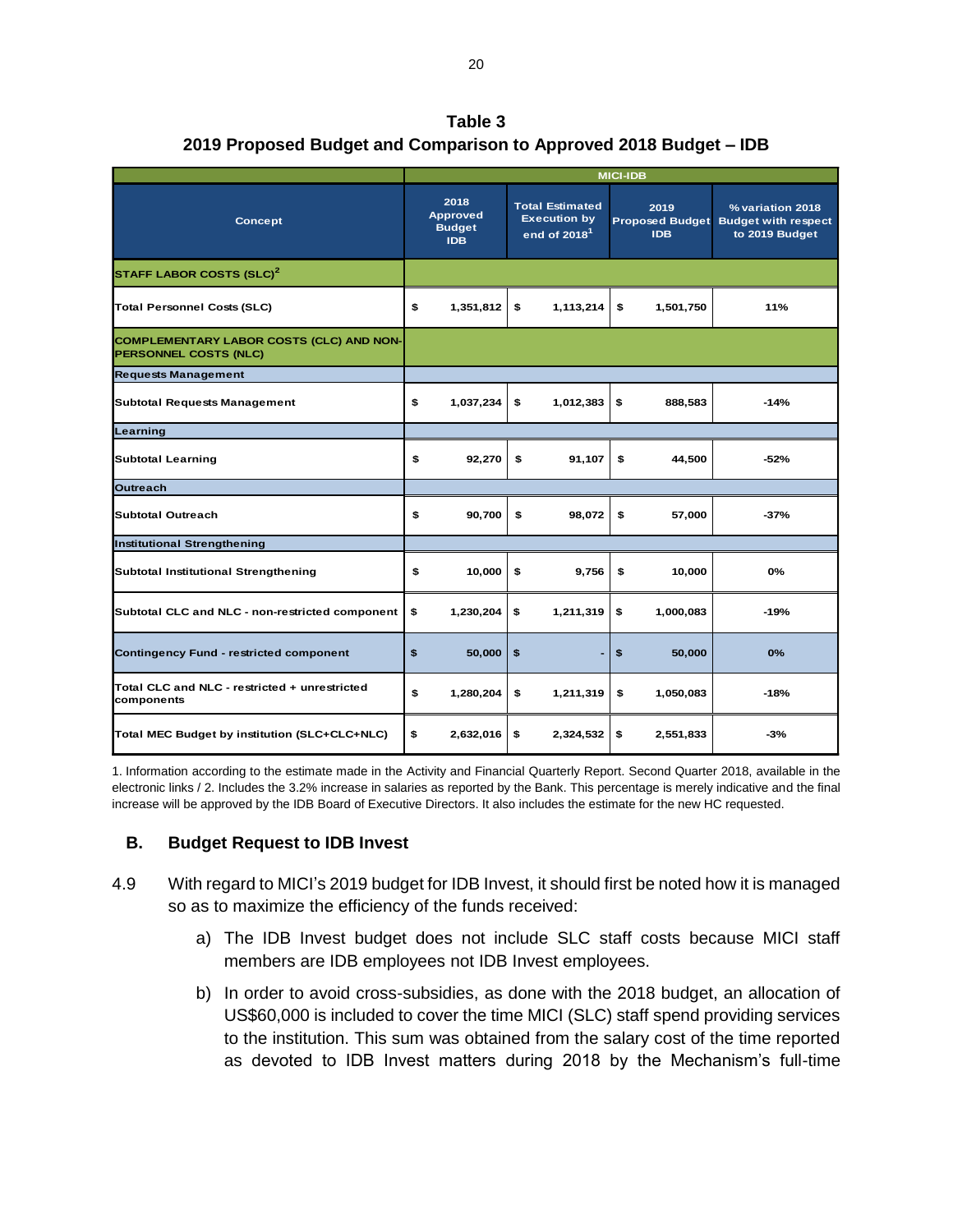emplovees.<sup>6</sup> Since staff salary costs cannot be fully or partially covered by the IDB Invest, MICI has deducted this amount from the IDB's CLC costs and added it to the IDB Invest.

- c) Once the proposed budget has been approved by the Board of Executive Directors, MICI signs a service level agreement with IDB Invest that establishes the transfer mechanism for the unrestricted CLC and NLC funds, as well as a provision for a transfer from the contingency fund if its use is required. At the end of each year, MICI returns unused funds to IDB Invest.
- d) Every quarter, MICI reports to the Board of Executive Directors on budget implementation as provided for in paragraph 66 of the MICI-IIC Policy.
- 4.10 In general terms, for IDB Invest, the execution of the Program proposed by MICI in 2019 requires the approval of funds totaling US\$591,303 (an increase of 155% over 2018) and anticipates increases in the categories of Request Management (US\$437,303, compared to the 2018 approved amount of US\$88,000) and Contingency Fund (US\$30,000, compared to the 2018 approved amount of US\$20,000).
- 4.11 As shown in Table 4, the execution under Request Management in 2018 exceeded the approved allocation, making it necessary to access the Contingency Fund for the first time. It is important to mention that the allocation for Request Management in 2018 was extremely modest and only covered the initial costs of the eligibility stage for a maximum of two (2) Requests. In 2018, two (2) Requests were received that were particularly complex and costly because of the location of the projects and the affected communities, as well as because of the insecurity of those areas, which meant that the original allocation was insufficient, therefore the Contingency Fund was needed to cover that initial stage of both Requests. For 2019, the processing of the Request declared eligible is being estimated for both Phases, Consultation and Compliance Review, and an allocation has been made in case the second Request is deemed eligible. In addition, funds have been estimated to handle three (3) Requests during their initial stages of processing. It is MICI's opinion that the revision in allocation to Request Management and Contingency Fund will allow MICI to operate adequately in this new stage of IDB Invest.
- 4.12 Meanwhile, the Learning, Outreach, and Institutional Strengthening categories remain unchanged from what was approved in 2018. It is important to note that these items include the US\$60,000 allocation noted in paragraph 4.9(b).

 $\overline{\phantom{a}}$ <sup>6</sup> The time records (SAP system) for each of the six full-time employees who worked at MICI from January to September 2018 includes the number of hours/days devoted to IDB Invest activities, multiplied by the daily salary for each grade.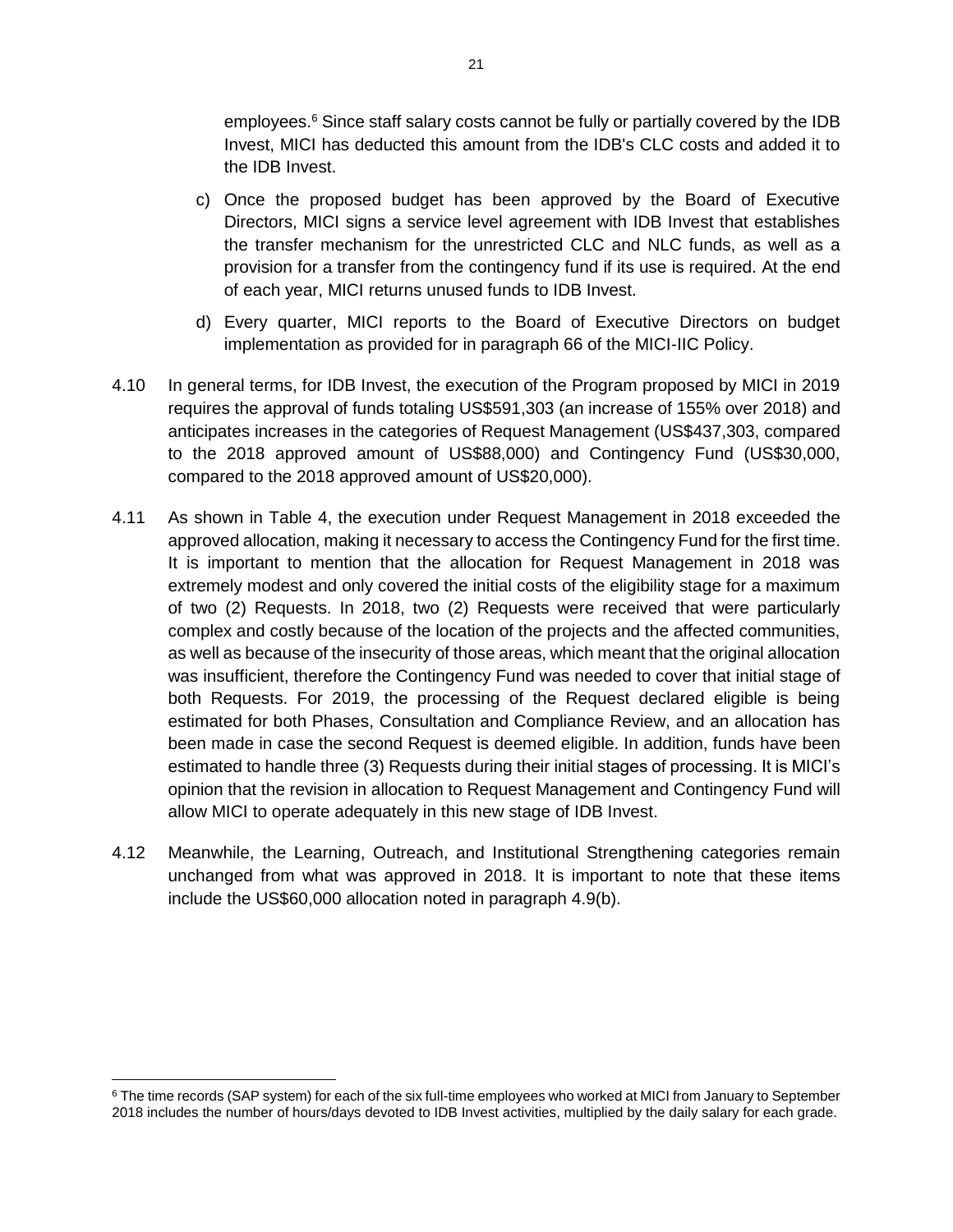**Table 4 2019 Proposed Budget and Comparison to Approved 2018 Budget for IDB Invest**

|                                                                                 | <b>MICI-IDB INVEST</b> |                                                               |    |                                                                           |    |                                                        |                                                                  |
|---------------------------------------------------------------------------------|------------------------|---------------------------------------------------------------|----|---------------------------------------------------------------------------|----|--------------------------------------------------------|------------------------------------------------------------------|
| <b>Concept</b>                                                                  |                        | 2018<br><b>Approved</b><br><b>Budget</b><br><b>IDB Invest</b> |    | <b>Total Estimated</b><br><b>Execution by</b><br>end of 2018 <sup>1</sup> |    | 2019<br>Proposed<br><b>Budget</b><br><b>IDB Invest</b> | % variation 2018<br><b>Budget with respect</b><br>to 2019 Budget |
| <b>STAFF LABOR COSTS (SLC)</b>                                                  |                        |                                                               |    |                                                                           |    |                                                        |                                                                  |
| <b>Total Personnel Costs (SLC)</b>                                              | \$                     |                                                               | \$ |                                                                           | \$ |                                                        |                                                                  |
| <b>COMPLEMENTARY LABOR COSTS (CLC) AND NON-</b><br><b>PERSONNEL COSTS (NLC)</b> |                        |                                                               |    |                                                                           |    |                                                        |                                                                  |
| <b>Requests Management</b>                                                      |                        |                                                               |    |                                                                           |    |                                                        |                                                                  |
| <b>Subtotal Requests Management</b>                                             | \$                     | 88,000                                                        | \$ | 103,431                                                                   | \$ | 437,303                                                | 397%                                                             |
| Learning                                                                        |                        |                                                               |    |                                                                           |    |                                                        |                                                                  |
| <b>Subtotal Learning</b>                                                        | \$                     | 40,500                                                        | \$ | 40,500                                                                    | \$ | 40,500                                                 | 0%                                                               |
| <b>Outreach</b>                                                                 |                        |                                                               |    |                                                                           |    |                                                        |                                                                  |
| <b>Subtotal Outreach</b>                                                        | \$                     | 78,500                                                        | \$ | 78,488                                                                    | \$ | 78,500                                                 | 0%                                                               |
| <b>Institutional Strengthening</b>                                              |                        |                                                               |    |                                                                           |    |                                                        |                                                                  |
| Subtotal Institutional Strengthening                                            | \$                     | 5,000                                                         | \$ | 4,846                                                                     | \$ | 5,000                                                  | 0%                                                               |
| Subtotal CLC and NLC - non-restricted component                                 | \$                     | 212,000                                                       | \$ | 227,265                                                                   | \$ | 561,303                                                | 165%                                                             |
| Over Execution non-restricted Budget- covered with<br>Contingency Fund          |                        |                                                               | \$ | 15,265                                                                    |    |                                                        |                                                                  |
| Contingency Fund - restricted component <sup>2</sup>                            | \$                     | 20,000                                                        | \$ | 15,500                                                                    | \$ | 30,000                                                 | 50%                                                              |
| Total CLC and NLC - restricted + unrestricted<br>components                     | \$                     | 232,000                                                       | \$ | 227,500                                                                   | \$ | 591,303                                                | 155%                                                             |
| Total MEC Budget by institution (SLC+CLC+NLC)                                   | \$                     | 232,000                                                       | \$ | 227,500                                                                   | \$ | 591,303                                                | 155%                                                             |

1. Information according to the estimate made in the Financial and Activities Quarterly Report. Second Quarter 2018, available in the electronic links / 2. The Contingency Fund is being used to cover the overrun in the Request management item.

## <span id="page-22-0"></span>**C. Final considerations**

- 4.13 Based on the above, we respectfully request that the Executive Boards of Directors of the IDB and the IIC consider and approve the 2019 Work Program and Proposed Budget required for its execution.
- 4.14 In relation to the request for an additional staff position (HC), we request the approval of the Board of Executive Directors of the IDB.